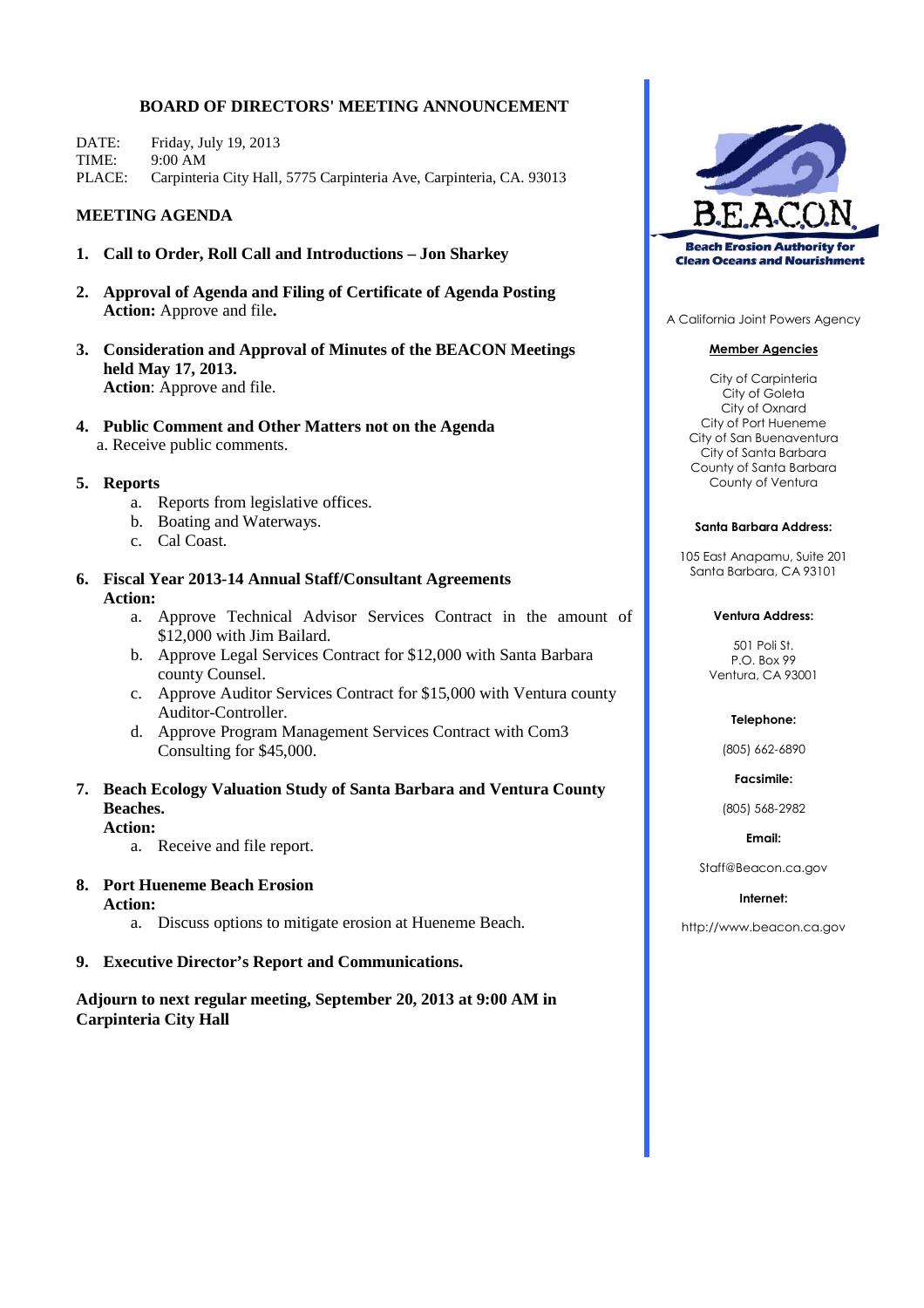#### **STAFF REPORT**

Meeting Date: 7/19/13 Agenda Item: 3

To: BEACON Board of Directors From: Brian Brennan Date 7/19/13

## **Subject**: **Consideration and Approval of Minutes of the BEACON Meeting held May 17, 2013.**

## **REQUIRED ACTION:**

a. Approve and file.



A California Joint Powers Agency

#### **Member Agencies**

City of Carpinteria City of Goleta City of Oxnard City of Port Hueneme City of San Buenaventura City of Santa Barbara County of Santa Barbara County of Ventura

#### **Santa Barbara Address:**

105 East Anapamu, Suite 201 Santa Barbara, CA 93101

#### **Ventura Address:**

501 Poli St. P.O. Box 99 Ventura, CA 93001

#### **Telephone:**

(805) 662-6890

**Facsimile:**

(805) 568-2982

**Email:**

Beacon.ca.gov

#### **Internet:**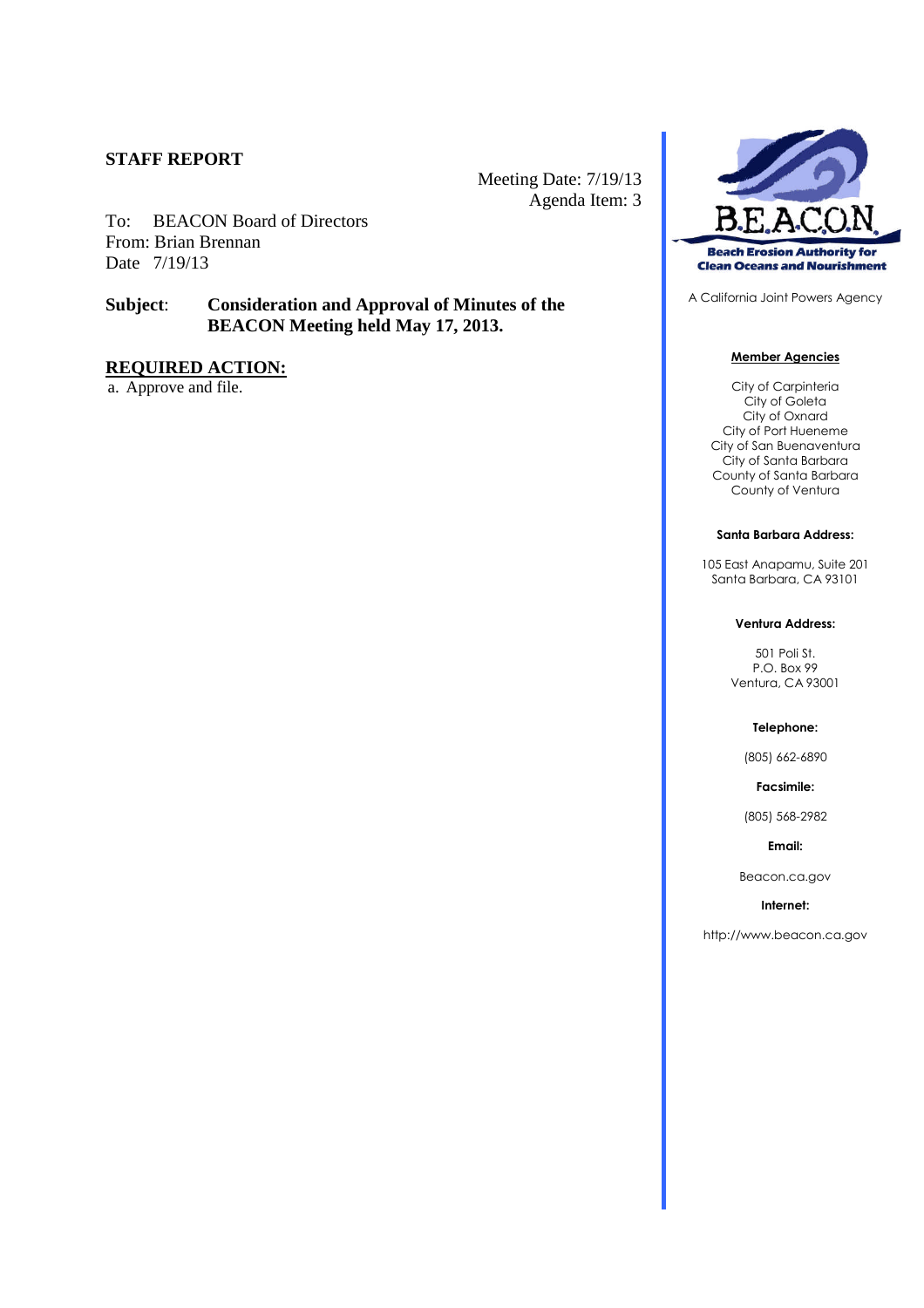## **STAFF REPORT**

Meeting Date: 07/19/13 Agenda Item: 6

To: BEACON Board of Directors From: Executive Director Date 07/11/13

#### **Subject**: **FY 2013-2014 Annual Staff/Consultant Agreements**

#### **REQUIRED ACTIONS**:

- a. Approve Technical Advisor Services Contract in the amount of \$12,000 with Jim Bailard.
- b. Approve Legal Services Contract for \$12,000 with Santa Barbara county Counsel.
- c. Approve Auditor Services Contract for \$15,000 with Ventura county Auditor-Controller.
- d. Approve Program Management Services Contract with Com3 Consulting for \$45,000.

#### **DISCUSSION:**

Since BEACON has no employees, all functions are carried out by either member agencies' staff or contract consultants. For FY 13-14, BEACON expects to focus on the following core activities:

- Finalize/Approve BEACON's CRSMP Strategic Plan.
- Finalize work on the Coast of California Federal Authority RSM Project (WRDA 2013).
- Continue to support the Goleta Beach 2.0 Project.
- Continue development and permitting approval for the Goleta Bay Kelp Anchor Demonstration Project.
- Pursue funding opportunities for the Kelp Anchor Demonstration Project.
- Continue to serve as local sponsor for the USCOE's Oil Piers Artificial Reef Project and pursue Federal funding.
- Continue pursuit of re-permitting of the SCCBEP.
- Continue dialogue and planning with Caltrans District 7 for potential BEACON coastal access maintenance program along Route 101 in northern Ventura County.
- Pursue funding for the Rincon Parkway Nourishment Project.

The total proposed amount for annual agency/consultant services contracts is \$84,000, a decrease of \$14,887 from the adjusted FY12/13 Budget. This decrease is due large effort, utilizing grant funding, for the Federal Authorization Project, which is now nearing completion. In addition, last years budget included the cost for the biennial audit contract, which was completed.

All contract recommendations are based upon a consensus of BEACON's administrative staff and reflect the planned expectations of contracts and grants now approved. If additional projects are approved/funded during the fiscal year, additional services may be required.



A California Joint Powers Agency

#### **Member Agencies**

City of Carpinteria City of Goleta City of Oxnard City of Port Hueneme City of Ventura City of Santa Barbara County of Santa Barbara County of Ventura

#### **Santa Barbara Address:**

105 East Anapamu, Suite 201 Santa Barbara, CA 93101

#### **Ventura Address:**

501 Poli St. P.O. Box 99 Ventura, CA 93001

#### **Telephone:**

(805) 662-6890

**Facsimile:**

(805) 568-2982

**Email:**

Beacon.ca.gov

#### **Internet:**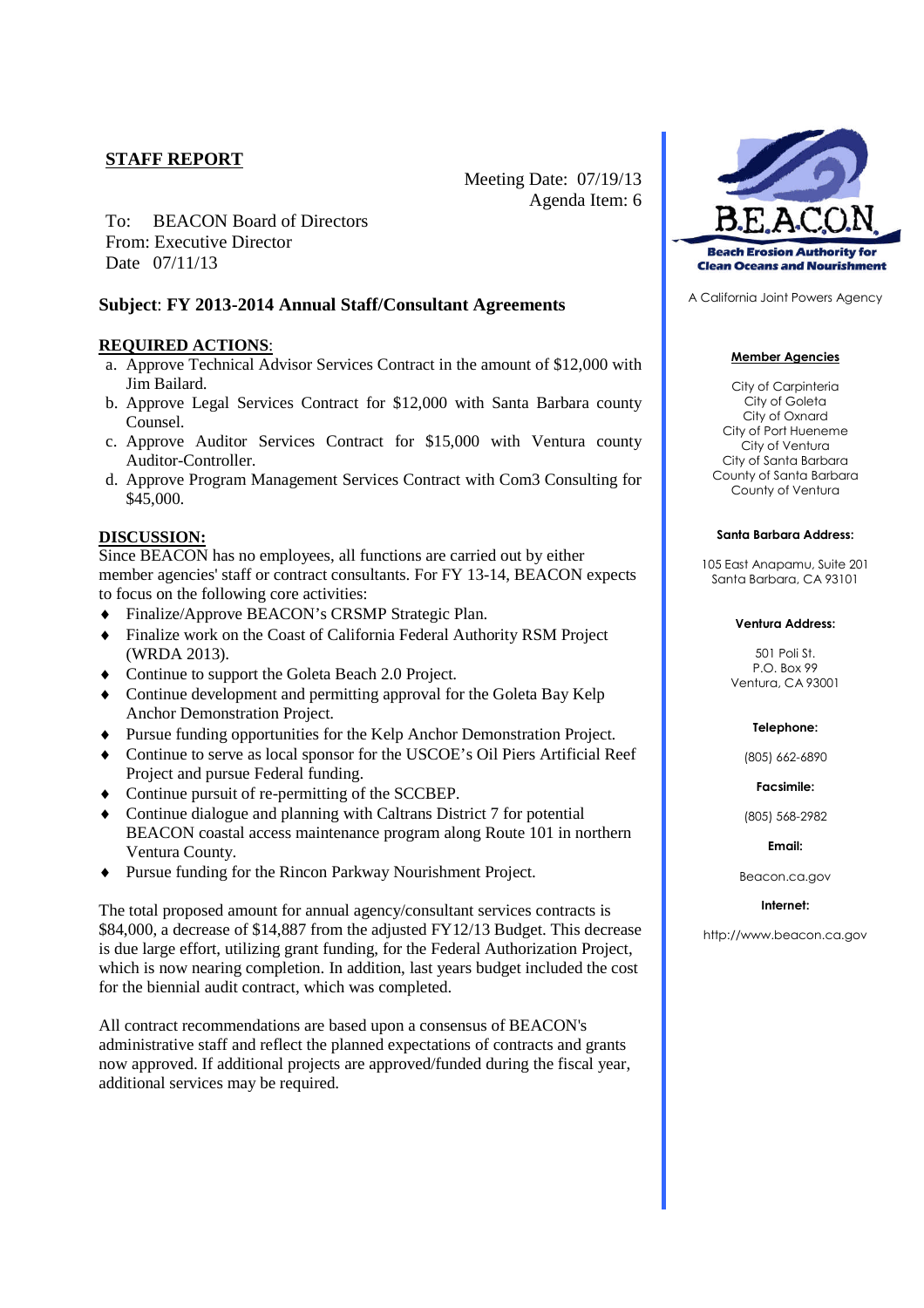**Agreement Between**

**James A. Bailard**

**and**

## **BEACH EROSION AUTHORITY FOR CLEAN OCEANS AND NOURISHMENT (BEACON)**

**for**

**Technical Advisor Services FY 2013-2014**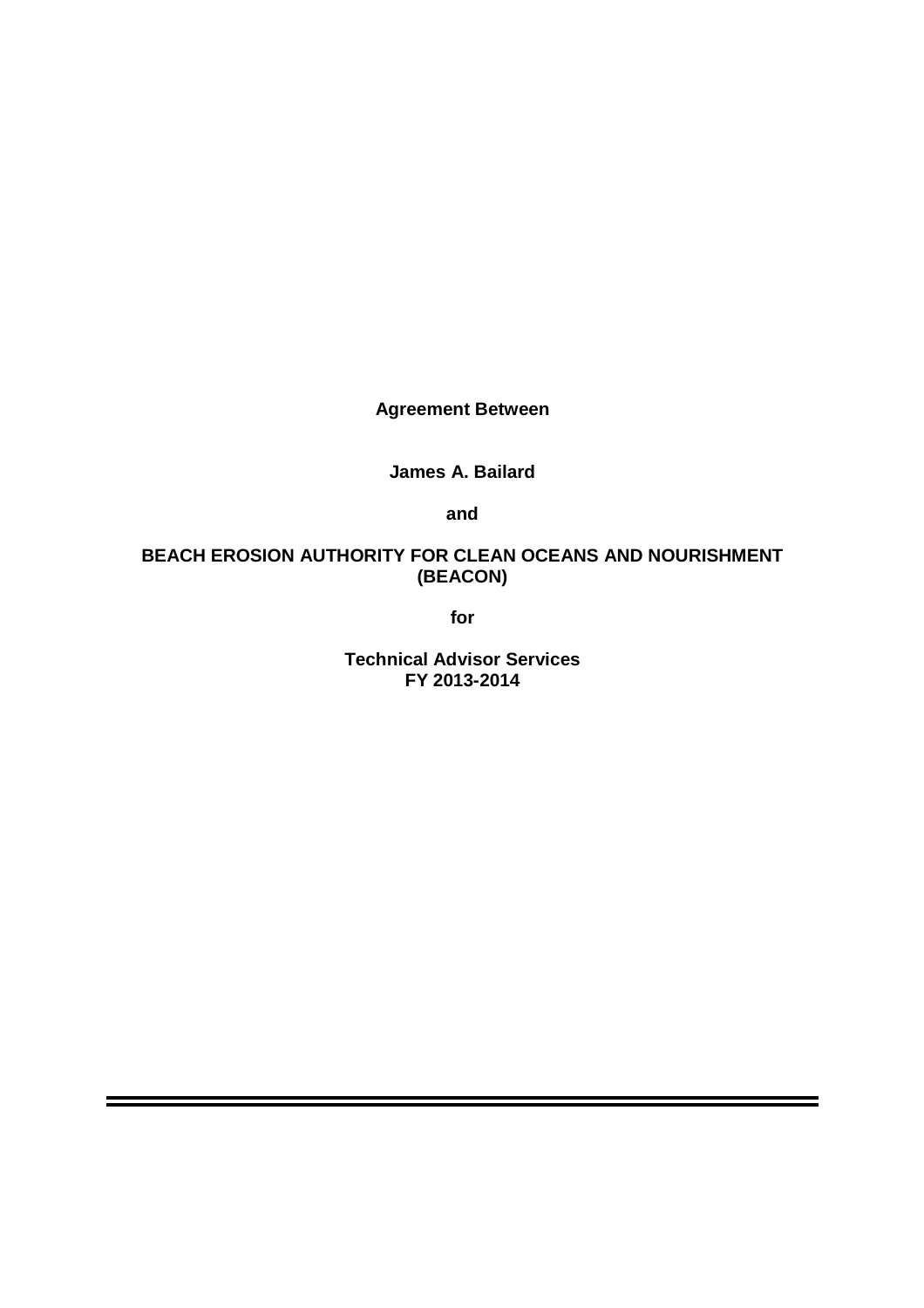This Agreement is made by and between the BEACH EROSION AUTHORITY FOR CLEAN OCEANS AND NOURISHMENT, a California Joint Powers Agency hereinafter referred to as "BEACON", and JAMES A. BAILARD, hereinafter referred to as "CONTRACTOR."

## $W$ ITNESSETH:

WHEREAS, the Governing Board of BEACON requires the services of an experienced oceanographer with special training, background, and experience to provide special services and oversee certain projects from time to time undertaken by BEACON, and

WHEREAS, CONTRACTOR has the necessary special training, background and experience to perform the services required;

NOW, THEREFORE, IT IS AGREED as follows:

1. CONTRACTOR, acting as an agent and duly authorized representative of BEACON, shall provide professional services for BEACON in connection with projects, programs and surveys undertaken in accordance with plans, specifications and guidelines approved by BEACON and in conformity with the conditions and directions authorized by BEACON.

2. CONTRACTOR, acting under the supervision of and at the direction of the Executive Director of BEACON or his deputy, who shall act in consultation with the Chair, shall perform services, as directed, in connection with the development, supervision, administration and analysis of the programs, projects and surveys undertaken by BEACON.

3. CONTRACTOR shall be responsible to:

a. Administer, coordinate, inspect and provide quality control in order to achieve a reasonable standard of performance by consultants, agents and employees of BEACON for whom CONTRACTOR has quality control responsibility.

b. Prepare studies and assessments for ongoing or potential BEACON projects.

c. Review deliverables prepared by consultants to BEACON as required.

d. Prepare and review forms for proposals and advertisements for notices to potential contractors, and other services in connection with the award of contracts.

c. Analyze and recommend regarding contract changes requested or found desirable during the course of a project.

d. Coordinate activities with BEACON staff and consultants to verify that work is to specification.

e. Provide guidance necessary to keep projects on schedule.

f. Supervise the maintenance of appropriate records and data.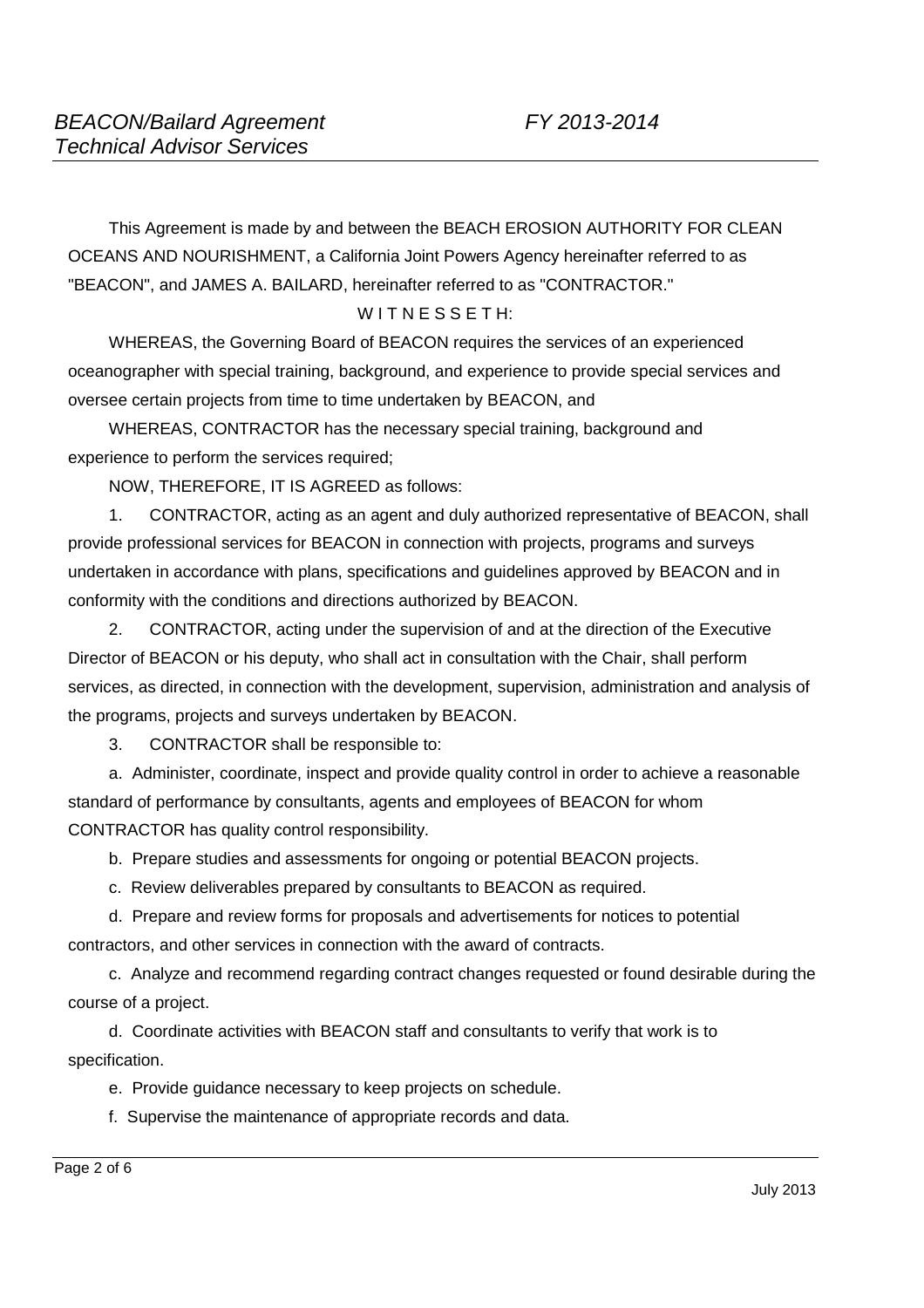g. As required, furnish and update forecasts of cash flow requirements and deviations.

h. Maintain reports on progress of the projects/programs.

i. As needed, assist in the review and approval of billings and pay requests from contractors and make recommendations to BEACON regarding payments.

j. Perform other special consultation, supervisory and professional services required by the Executive Director of BEACON.

4. BEACON agrees to pay CONTRACTOR at the rate of One Hundred and Twenty-five Dollars (\$125.00) for each hour actually and reasonably employed in the performance of services under this Agreement. Payment shall be based upon hourly work records, approved by the Executive Director of BEACON to the Auditor-Controller of the County of Ventura, and shall be paid within thirty days of approval unless otherwise addressed in Article 10 below. CONTRACTOR shall render itemized monthly statements to the BEACON Executive Director detailing payments earned and expenses incurred, upon claim forms as may be provided. CONTRACTOR shall keep records concerning reimbursable items on a generally recognized accounting basis and shall make such records available to BEACON for audit or inspections. CONTRACTOR shall be reimbursed for travel, meals, lodging and other expenses necessarily incurred in performance of the work assigned for expenses approved in advance by the Executive Director of BEACON. Such expenses may include the actual costs of automobile travel at the rate of \$.500 per mile; air fare and car rental necessarily incurred at actual cost; maps, drawings, reproductions, printed and presentation materials at actual cost incurred; overnight lodging and meals necessary when detained for the work assigned at actual cost (not to exceed \$85 per day for lodging and the following for meals: \$8 for breakfast, \$12 for lunch \$16 for dinner) and the actual costs of other materials, services and supplies as are approved in advance by BEACON Executive Director. Total payment for services, including reimbursable expenses under the provisions of this Agreement shall not exceed the sum of \$12,000.00 in any fiscal year, without approval of the Board of Directors of BEACON.

5. CONTRACTOR shall file such estimated state and federal earning statements and pay such taxes as may be required resulting from earnings under this contract. If BEACON is charged with any taxes, interest or penalties due by reason of CONTRACTOR's failure to comply with the terms of this paragraph, CONTRACTOR shall indemnify BEACON in full and BEACON may, in such case, withhold such sum from any funds due CONTRACTOR under this or any subsequent contract.

6. This agreement shall be for the term of one year commencing July 1, 2013 and ending June 30, 2014.

CONTRACTOR is employed to render a professional service only, and any payments made to him are compensation solely for such services as he may render and recommendations he may make

Page 3 of 6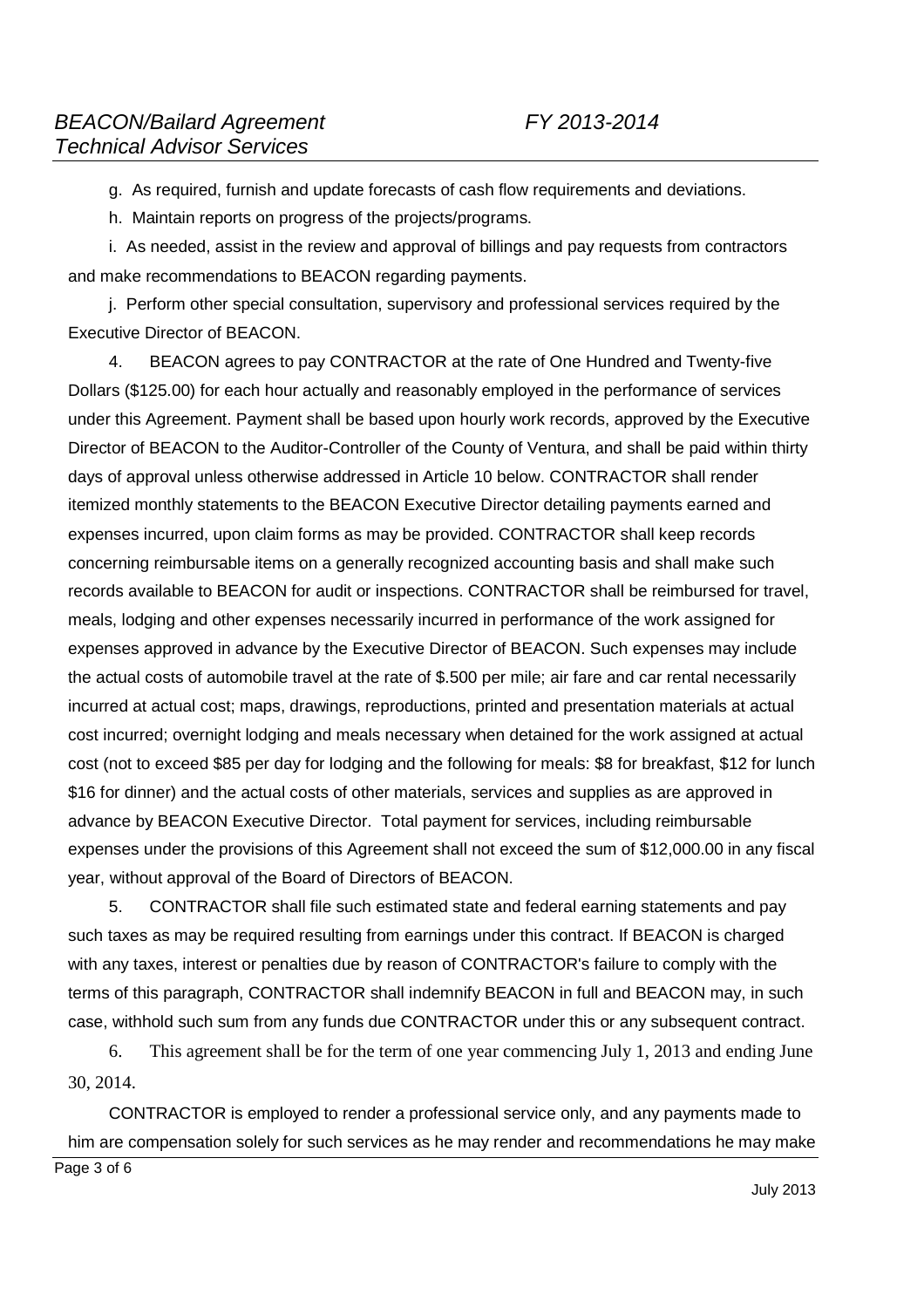in carrying out the work as specified in this Agreement. CONTRACTOR makes no warranty, either expressed or implied, as to his findings, opinions, recommendations, factual presentations, or professional advice other than they were promulgated after following a practice usual to his profession.

8. CONTRACTOR shall indemnify, defend and hold BEACON, and its officers, agents and employees harmless from and against any liability for injuries to persons or damage to property which arise from negligent acts by CONTRACTOR in performing services under this Agreement.

9. This Agreement may be terminated by either party without cause or justification upon 14 days written notice of intent to terminate, or as may be otherwise agreeable to both parties.

10. BEACON reserves the right to retain ten percent (10%) of that portion of compensation invoiced to BEACON by CONTRACTOR that is to be reimbursed through a grant awarded to BEACON. Any retention withheld by BEACON will be released to CONTRACTOR upon release of grant funding by the Grant source.

11. At all times during the term of this Agreement, CONTRACTOR shall have and maintain a policy of liability insurance covering the use of automobiles in connection with the business of CONTRACTOR with a company or companies and in amounts which satisfy statutory minimums as required by law, or, at the direction of the Executive Director of BEACON, such higher limits as may be required by said Executive Director. At all times during the term of this Agreement, CONTRACTOR shall maintain a policy or policies of insurance with a company or companies satisfactory to the Executive Director of BEACON, providing coverage for errors and omissions in the performance of professional services, in an amount of at least One Million Dollars (\$1,000,000) and provide a certificate of such insurance which requires notice to BEACON at least thirty (30) days before cancellation.

12. This Agreement is entered into to secure the personal services of CONTRACTOR and neither the performance of this agreement nor the duties hereunder may be assigned, subcontracted or transferred by CONTRACTOR without the prior written consent of the Executive Director of BEACON.

13. CONTRACTOR understands and agrees that he is an independent contractor and not an employee of BEACON, and shall be free to exercise his own initiative, discretion and judgment in the performance of duties under this agreement, except as might otherwise be restricted herein.

14. Nothing in this Agreement restricts BEACON from applying its staff or personnel, or staff or personnel available from member agencies, volunteers, or other agents or contracted services to the tasks identified or to related or similar tasks or projects.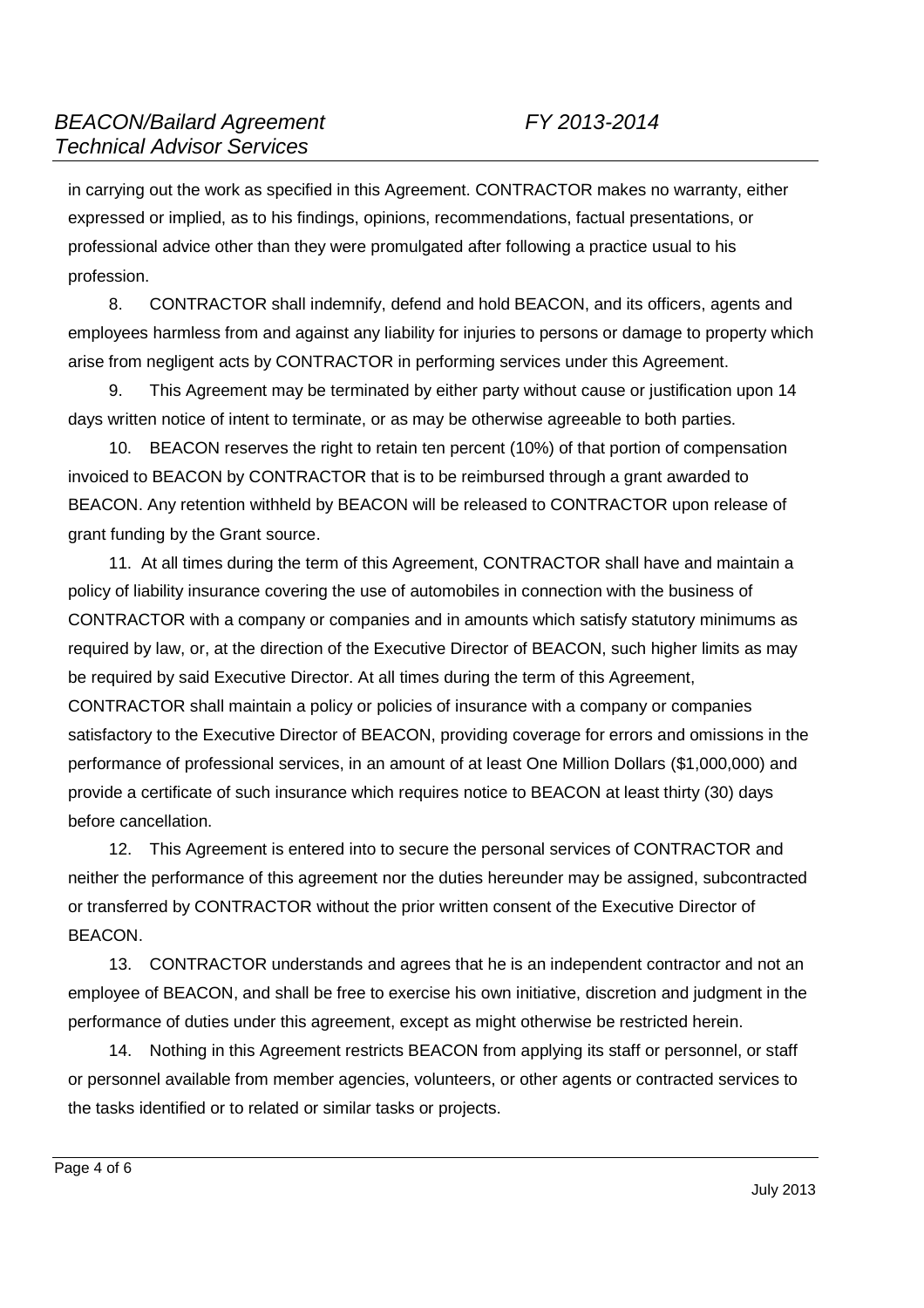15. Hours to be worked by CONTRACTOR shall be approved by the BEACON Executive Director according to the requirements of the projects assigned and based upon the direct needs of BEACON.

16. CONTRACTOR warrants by the execution of this Agreement that CONTRACTOR maintains no agreement, employment or position which would be in conflict with the duties to be performed for BEACON under this Agreement. CONTRACTOR further agrees that during the term of this Agreement, he will not obtain, engage in, or undertake any obligations or duties which would be in conflict with the services or duties to be performed under the provisions of this Agreement without the prior written consent of the Executive Director of BEACON. It is understood that CONTRACTOR may perform services for member agencies which are or may be directly related to or based upon work performed for BEACON.

17. CONTRACTOR shall maintain weekly contact with BEACON Executive Director during the progress of any programs, projects or surveys undertaken by BEACON and shall keep the Executive Director informed of the progress and all changes, deviations and alterations discovered or made known to CONTRACTOR during the course of the project.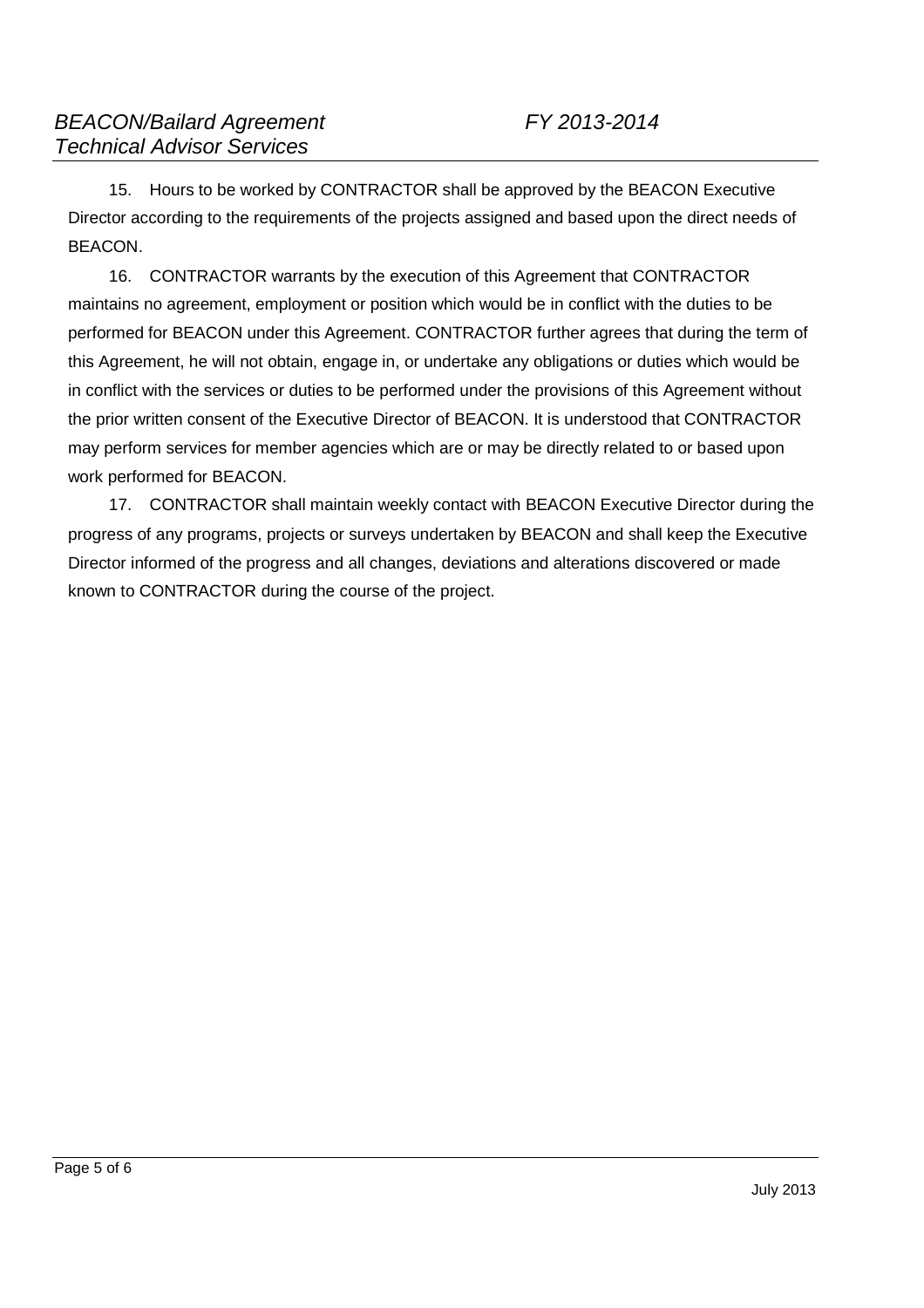18. All materials developed and or obtained pursuant to or by reason of employment under this agreement shall be and remain the property of BEACON and shall be returned to BEACON and protected by CONTRACTOR as necessary to maintain the rights and use of such property for BEACON.

IN WITNESS WHEREOF, BEACON and the CONTRACTOR have executed this agreement.

CONTRACTOR BEACON

| By:<br>Name: | James A. Bailard | By:<br>Name:          |                                    |
|--------------|------------------|-----------------------|------------------------------------|
| Title:       |                  | Title:                | Chair, BEACON                      |
| Date:        |                  | Date:                 |                                    |
|              |                  | Attest:               |                                    |
|              |                  | By:                   |                                    |
|              |                  | Name:                 | <b>Brian Brennan</b>               |
|              |                  | Title:                | <b>Executive Director</b>          |
|              |                  | Date:                 |                                    |
|              |                  |                       | Approved as to Form and Procedure: |
|              |                  | <b>County Counsel</b> |                                    |
|              |                  | By:                   |                                    |
|              |                  |                       | Senior Deputy County Counsel,      |
|              |                  |                       | <b>Counsel for BEACON</b>          |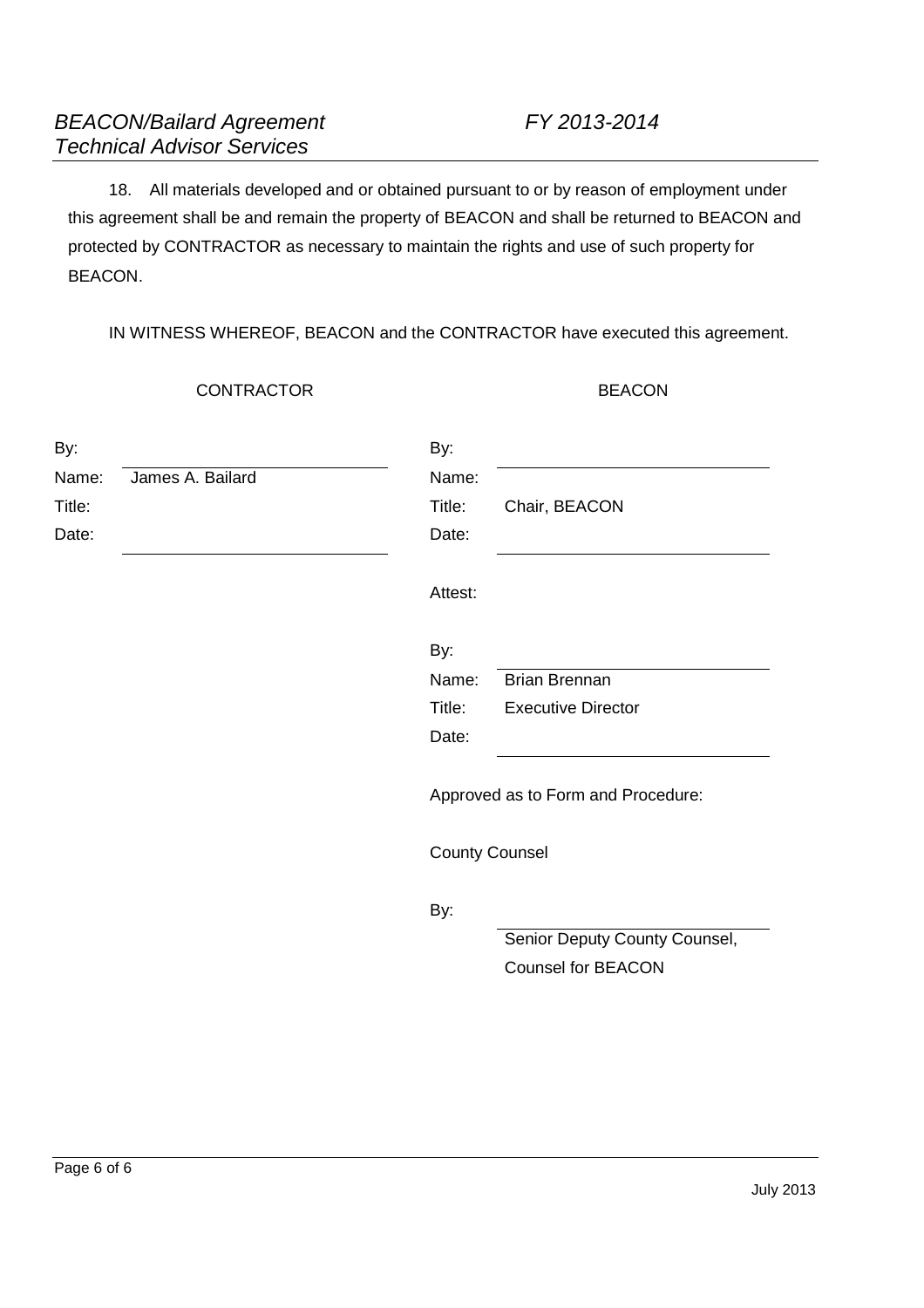## **AGREEMENT TO PROVIDE MANAGEMENT AND LEGAL SERVICES TO BEACH EROSION AUTHORITY FOR CLEAN OCEANS AND NOURISHMENT**

This agreement is made by and between the County of Santa Barbara for services of the County Counsel's Office ("County") and Beach Erosion Authority for Clean Oceans and Nourishment, a Joint Powers entity ("BEACON") and is entered into this  $19<sup>th</sup>$  day of July, 2013, with respect to the following:

**WHEREAS**, BEACON is in need of legal services in connection with the execution of its duties; and

**WHEREAS**, the County Counsel, has been and is currently providing management and legal services to BEACON and BEACON desires to continue to receive legal services only through the County Counsel's Office; and

**WHEREAS**, the County Counsel is authorized to provide legal services to BEACON at a cost not to exceed the actual costs of providing similar services to County departments, and at rates effective during the term of the agreement;

**NOW THEREFORE**, to accomplish these objectives, County and BEACON enter into this service agreement ("Agreement"), as follows:

- 1. **Term of Agreement**. The Agreement shall cover the period of time from and including July 1, 2013, to and including June 30, 2014. This Agreement will renew each fiscal year thereafter with an annual amendment for each fiscal year's costs to update Section 3 of this agreement and as agreed to by both parties. Early termination may be made by either party upon ninety (90) days notice in writing.
- 2. **Scope of Services**. The County of Santa Barbara, through the County Counsel's Office, shall provide management and legal services as requested by BEACON, including: legal counsel, contract review and liaison with BEACON Board and member agency staff as necessary.

## 3. **Services and Costs**.

a. Counsel Services. Direct professional staff services and costs incurred shall be billed at actual hours at approved contract service rates. Clerical and administrative services are covered within the professional staff contract rates as overhead. On signing the Agreement or renewal of the Agreement, the billing rate will be the Special Senior County Counsel contract service rates established by the Office of County Counsel effective during the term of the agreement. The current rate is \$140.00.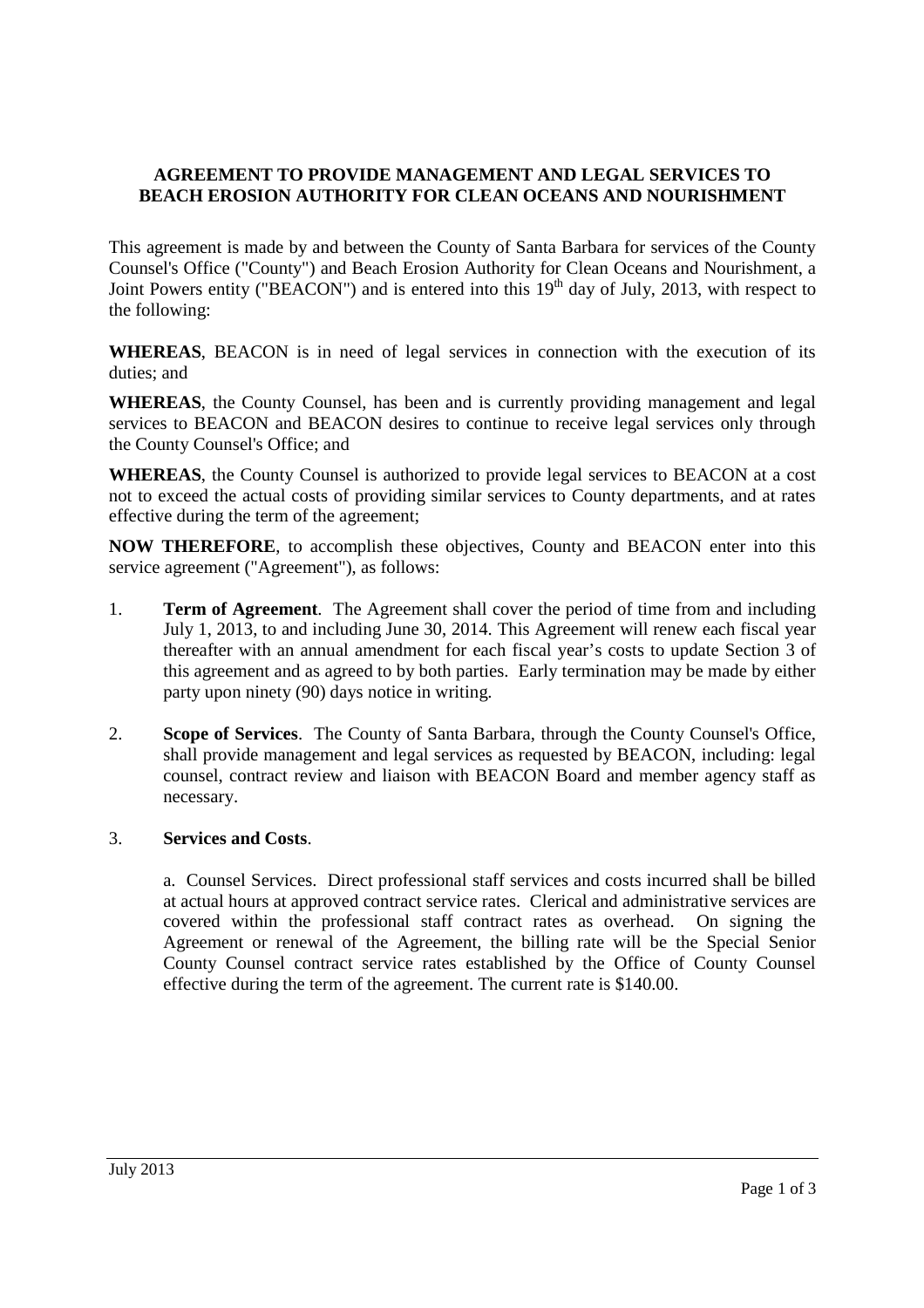- c. Billing. The method of billing for the costs of services under this Agreement shall be consistent with the normal billing processes established by the Santa Barbara County Counsel.
- 4. **Fiscal year 2013/2014 Contract Costs.** Executive and managerial services costs for 2013/2014 are projected at \$12,000.
- 5. **Policies and Procedures.** BEACON agrees that, for the services rendered under this contact, the County Counsel will not be required to establish separate policies and procedures from those applicable to the County. Such policies and procedures include but are not limited to guidelines on contracts, County ordinances, claims against the County reimbursement for County employee expenses, etc. Authorized travel shall be paid by County Counsel as part of overhead and will be reimbursed to staff members serving BEACON in accordance with County's travel policy in effect as of the date of the travel for which reimbursement is sought.
- 6. **Communication.** The County Counsel shall maintain an ongoing relationship with BEACON by providing a designated liaison from the management of the County Counsel's organization who will have the primary responsibility for providing the legal services. The County Counsel will meet as needed with the BEACON Executive Officer to review the services provided.
- 7. **Indemnification**. Statutory indemnification and contribution provisions as found in Government Code Title 1, Division 3.6, Chapter 21, Section 895 et seq. are applicable to this agreement.
- 8. **Amendment**. Except as otherwise provided herein, this Agreement may be modified or amended only in writing and with the prior written consent of both parties.
- 9. **Severability**. If any provision of this Agreement, or any portion thereof, is found by any court of competent jurisdiction to be unenforceable or invalid for any reason, such provision shall be severable and shall not in any way impair the enforceability of any other provision of this Agreement.
- 10. **Venue**. The venue for any legal action filed by either party in State court to enforce any provision of this Agreement shall be Santa Barbara County, California.
- 11. **Entirety of Contract**. This Agreement constitutes the entire agreement between the parties relating to the specific subject of this Agreement and supersedes all previous agreements, promises, representations, understanding and negotiation, whether written or oral, among the parties with respect to the subject matter hereof.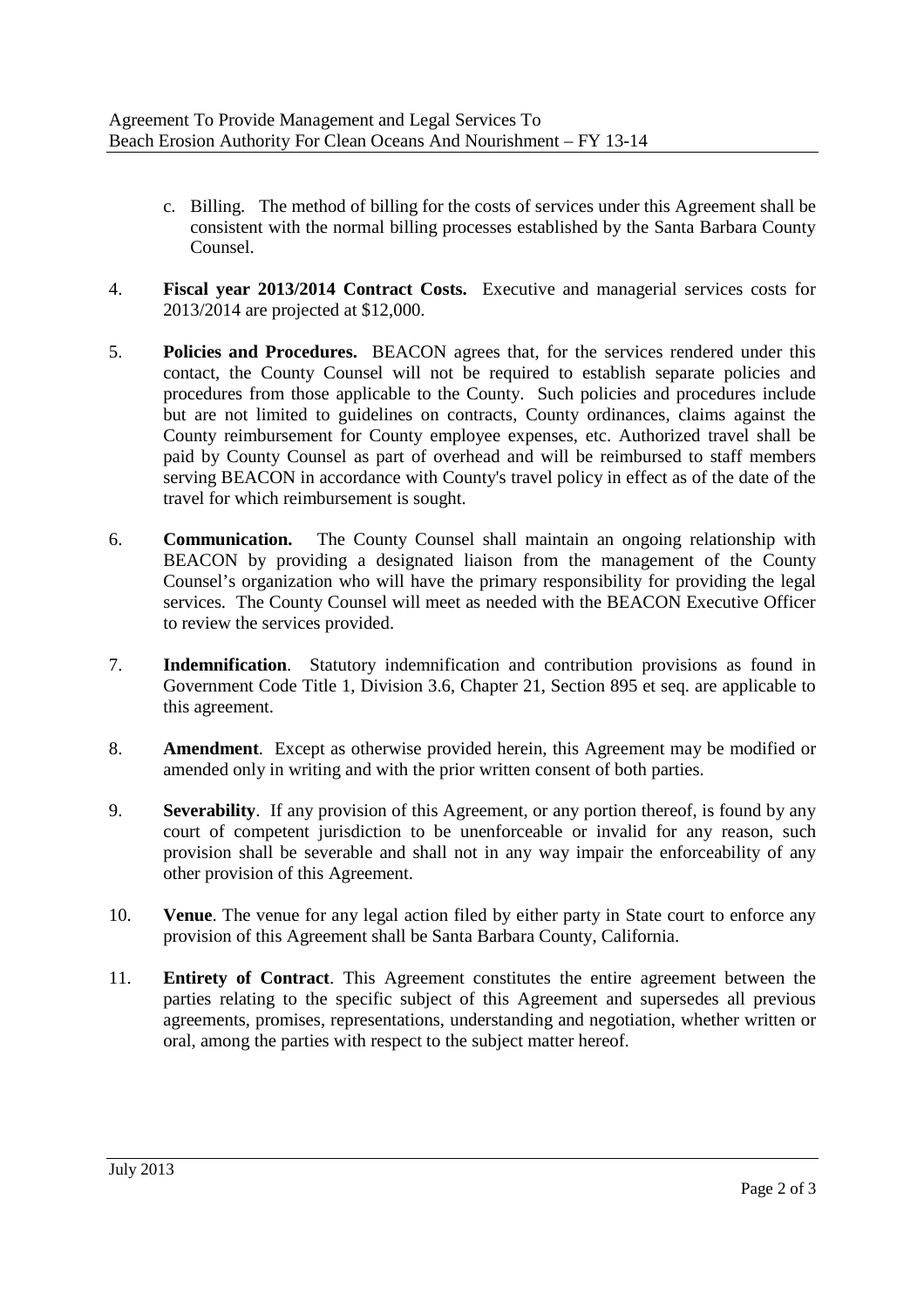**IN WITNESS WHEREOF**, this Agreement was executed by the parties hereto as of the date last signed.

|        | <b>COUNTY OF SANTA</b><br>BARBARA, a political<br>Subdivision of the State of<br>California |         | BEACON, a California Joint<br>Powers Agency |
|--------|---------------------------------------------------------------------------------------------|---------|---------------------------------------------|
| By:    |                                                                                             | By:     |                                             |
| Name:  | <b>DENNIS MARSHALL</b>                                                                      | Name:   |                                             |
| Title: | <b>COUNTY COUNSEL</b>                                                                       | Title:  | Chair, BEACON                               |
| Date:  |                                                                                             | Date:   |                                             |
|        |                                                                                             | Attest: |                                             |
|        |                                                                                             | By:     |                                             |
|        |                                                                                             | Name:   | Brian Brennan                               |

Title: Executive Director Date: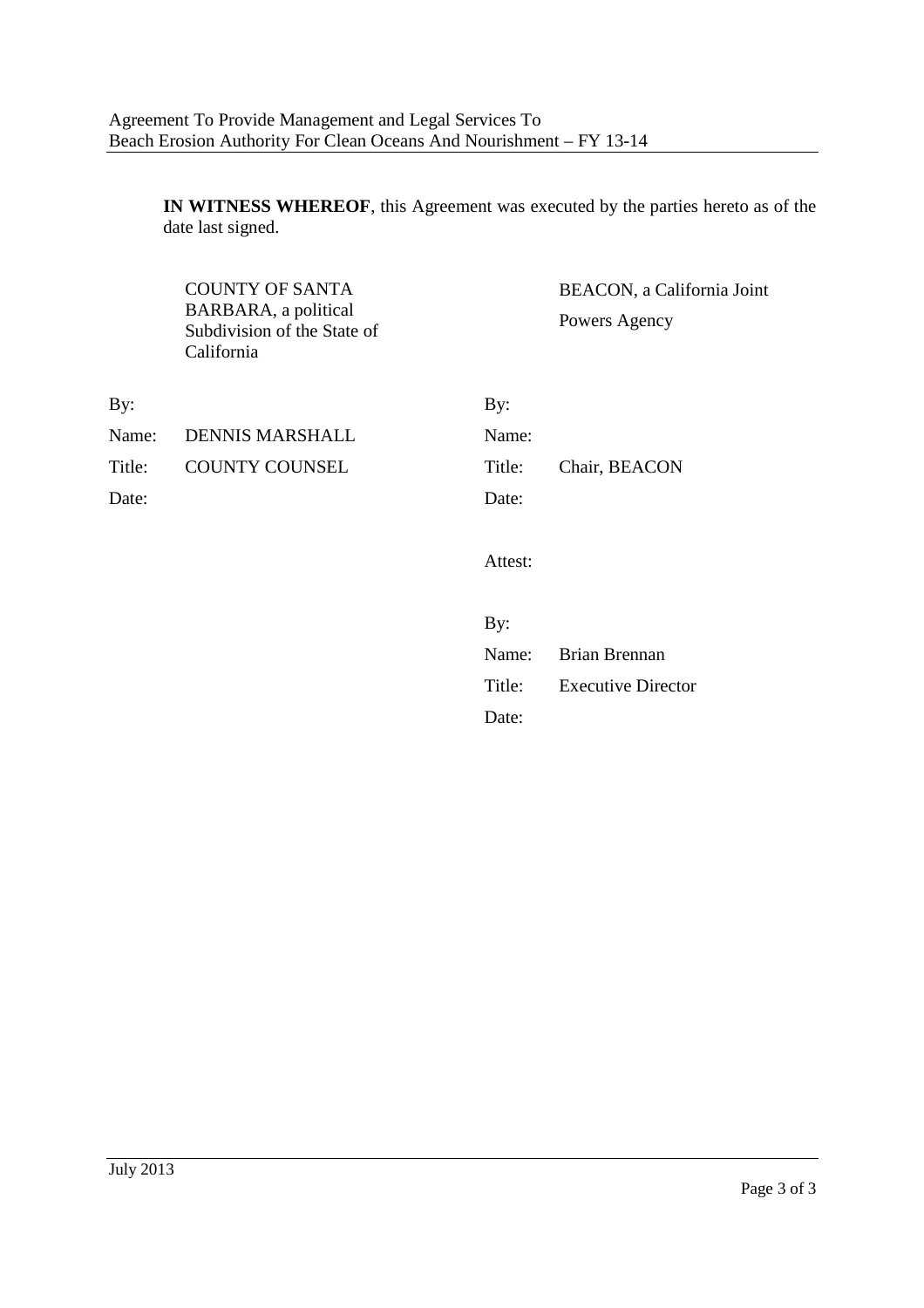## **AGREEMENT TO PROVIDE FINANCIAL/ACCOUNTING SERVICES TO BEACH EROSION AUTHORITY FOR CLEAN OCEANS AND NOURISHMENT FOR FY 13-14**

This agreement is made by and between the County of Ventura for services of the Auditor-Controller's Office ("County") and Beach Erosion Authority for Clean Oceans and Nourishment, a Joint Powers entity ("BEACON") and is entered into this 19th day of July, 2013, with respect to the following:

**WHEREAS**, BEACON is in need of financial and accounting services in connection with the execution of its duties; and

**WHEREAS**, the Auditor-Controller, as specified in the joint powers agreement, has been and is currently providing financial and accounting services to BEACON and BEACON desires to continue to receive those services through the Auditor-Controller's Office; and

**WHEREAS**, the Auditor-Controller is authorized to provide financial and accounting services to BEACON at a cost not to exceed the actual costs of providing similar services to County departments, and at rates effective during the term of the agreement;

**NOW THEREFORE**, to accomplish these objectives, County and BEACON enter into this service agreement ("Agreement"), as follows:

- 1. **Term of Agreement**. The Agreement shall cover the period of time from and including July 1, 2013, to and including June 30, 2014. This Agreement will renew each fiscal year thereafter with an annual amendment for each fiscal year's costs to update Section 3 of this agreement and as agreed to by both parties. Early termination may be made by either party upon ninety (90) days notice in writing.
- 2. **Scope of Services**. The County of Ventura, through the Auditor-Controller's Office, shall provide general financial and accounting services as requested by BEACON, including but not limited to: providing monthly financial statement reports from the Ventura County Financial Management System, budgetary and financial and accounting review services, payment of authorized claims and cash receipt transactions, enforcement of internal controls on the funds of BEACON, and liaison with BEACON management. In addition, County can provide Request for Proposal services for the annual audit to be performed by an outside auditor. The outside auditor costs are separate from this agreement. Said services shall be provided only in the event BEACON continues to deposit its funds in the County of Ventura Treasury.

#### 3. **Accounting Services and Costs**.

a. General Accounting Services. Direct staff general accounting services and costs incurred shall be billed at actual hours at County Board approved contract service rates. Management services are covered within the participating staff contract rates as overhead, except for special projects if required. On signing the Agreement or renewal of the Agreement, the billing rate will be the Auditor-Controller various contract service rates adopted by the Board of Supervisors of the County effective during the term of the agreement.

b. Other Accounting Services. The costs for accounts payable services shall be charged at the County Board approved contract service rate for accounts payable transactions. Other specialized services, audits or special consulting services beyond the scope of Section 2 shall be provided at an additional cost to be agreed to in advance by both parties to this Agreement.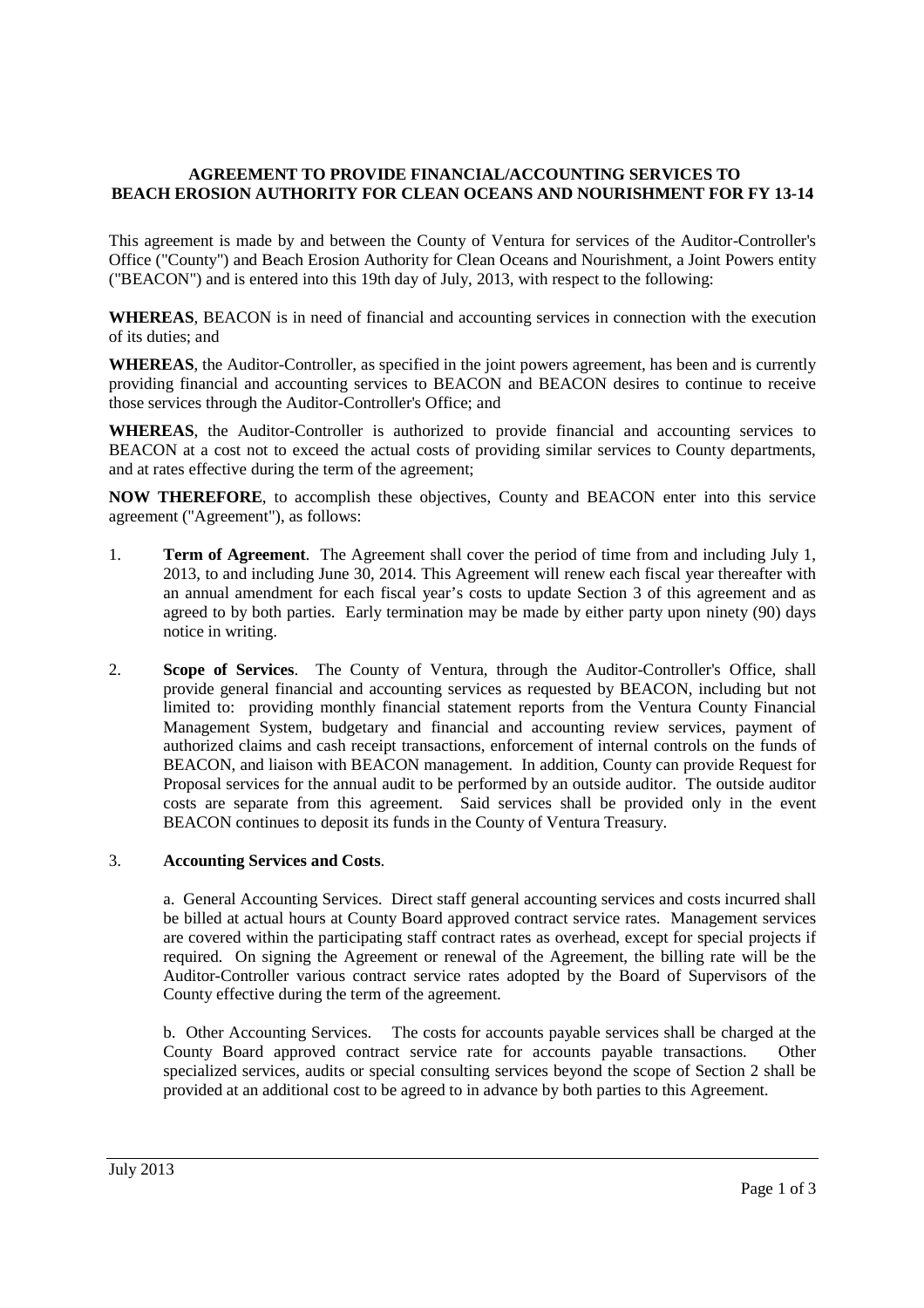c. Billing. The method of billing for the costs of services under this Agreement shall be consistent with the normal billing processes established by the Board of Supervisors and the Ventura County Auditor-Controller. The billing shall be presented with task and hours detail on the calendar quarter, approved by the BEACON Executive Director, then paid by journal voucher.

- 4. Fiscal year 2013-14 Contract Costs. Accounting services costs for 2013-14 are not to exceed \$15,000 including accounting and accounts payable charges. Actual costs in excess of \$15,000 will be reimbursed per contract amendment or in the subsequent fiscal year.
- 5. **Policies and Procedures.** BEACON agrees that, for the services rendered under this contact, the Auditor-Controller will not be required to establish separate policies and procedures from those applicable to the County. Such policies and procedures include but are not limited to guidelines on contracts, County ordinances, claims against the County reimbursement for County employee expenses, etc. Reimbursement for BEACON authorized travel shall be in accordance with County's travel policy in effect as of the date of the travel for which reimbursement is sought.
- 6. **Communication.** The Auditor-Controller shall maintain an ongoing relationship with BEACON by providing a designated liaison from the management of the Auditor-Controller's organization who will have the primary responsibility for providing the accounting services. The Auditor-Controller may meet as needed with the BEACON Executive Officer to review the services provided.
- 7. **Indemnification**. Statutory indemnification and contribution provisions as found in Government Code Title 1, Division 3.6, Chapter 21, Section 895 et seq. are applicable to this agreement.
- 8. **Amendment**. Except as otherwise provided herein, this Agreement may be modified or amended only in writing and with the prior written consent of both parties.
- 9. **Severability**. If any provision of this Agreement, or any portion thereof, is found by any court of competent jurisdiction to be unenforceable or invalid for any reason, such provision shall be severable and shall not in any way impair the enforceability of any other provision of this Agreement.
- 10. **Venue**. The venue for any legal action filed by either party in State court to enforce any provision of this Agreement shall be Ventura County, California.
- 11. **Entirety of Contract**. This Agreement constitutes the entire agreement between the parties relating to the specific subject of this Agreement and supersedes all previous agreements, promises, representations, understanding and negotiation, whether written or oral, among the parties with respect to the subject matter hereof.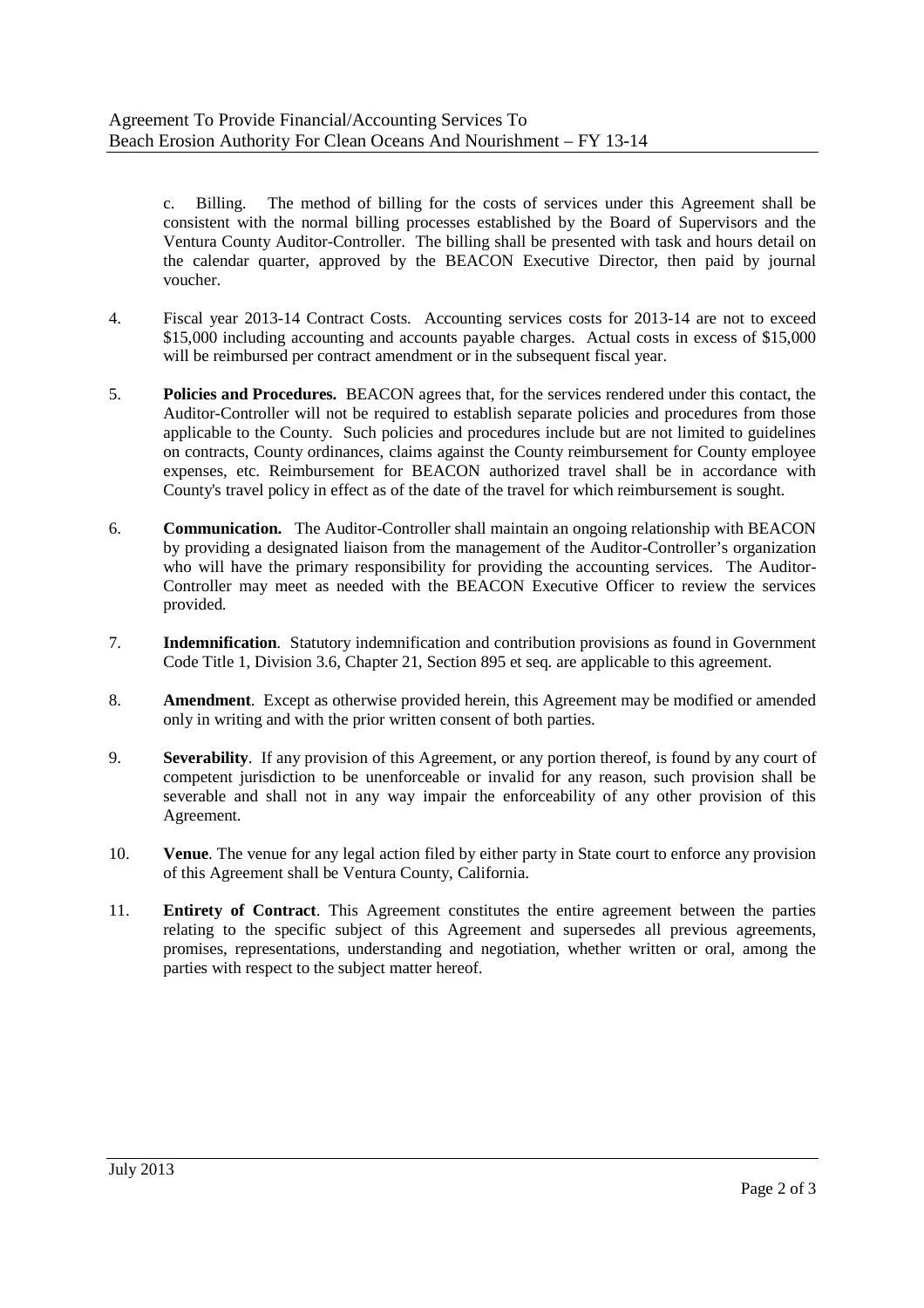**IN WITNESS WHEREOF**, this Agreement was executed by the parties hereto and effective as of July 1, 2013.

|        | COUNTY OF VENTURA, a<br>political Subdivision of the State of<br>California |                       | BEACON, a California Joint Powers<br>Agency |
|--------|-----------------------------------------------------------------------------|-----------------------|---------------------------------------------|
| By:    |                                                                             | By:                   |                                             |
| Name:  |                                                                             | Name:                 |                                             |
| Title: | AUDITOR-CONTROLLER                                                          | Title:                | Chair, BEACON                               |
| Date:  |                                                                             | Date:                 |                                             |
|        |                                                                             | Attest:               |                                             |
|        |                                                                             | By:                   |                                             |
|        |                                                                             | Name:                 | <b>Brian Brennan</b>                        |
|        |                                                                             | Title:                | <b>Executive Director</b>                   |
|        |                                                                             | Date:                 |                                             |
|        |                                                                             |                       | Approved as to Form and Procedure:          |
|        |                                                                             | <b>County Counsel</b> |                                             |
|        |                                                                             | By:                   |                                             |
|        |                                                                             |                       | Senior Deputy County Counsel,               |
|        |                                                                             |                       | <b>Counsel for BEACON</b>                   |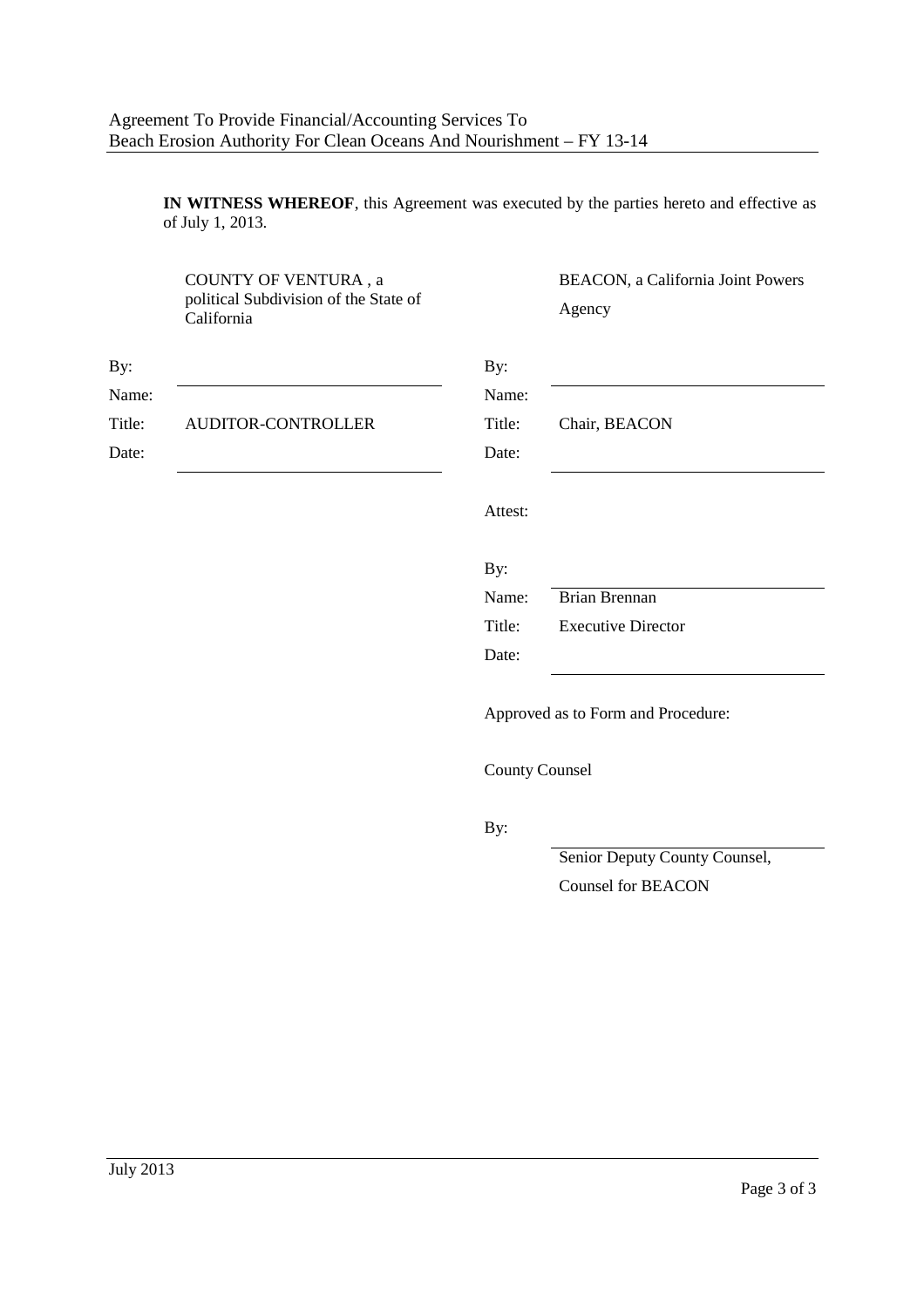**Agreement Between**

# **COM3 Consulting Inc.**

**and**

# **BEACH EROSION AUTHORITY FOR CLEAN OCEANS AND NOURISHMENT (BEACON)**

**for**

**Project Management Services FY 2013-2014**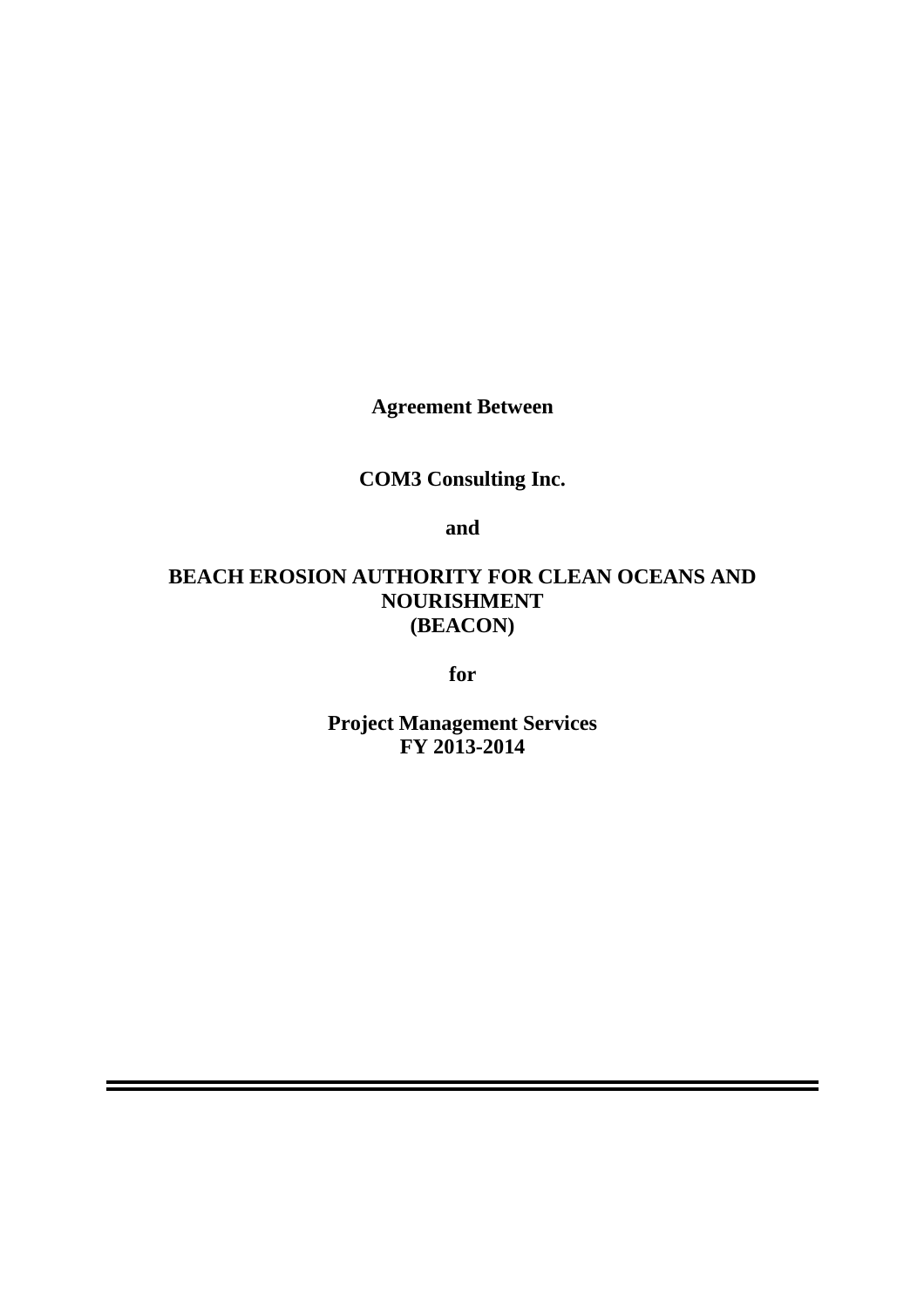THIS AGREEMENT, made and entered into this 19th day of July 2013 by and between the Beach Erosion Authority for Clean Oceans and Nourishment, hereinafter referred to as BEACON and COM3 Consulting Inc., a California Corporation, hereinafter referred to as CONSULTANT. The purpose of this contract is to engage CONSULTANT to render professional and technical services for project management assistance to the BEACON in the implementation of beach enhancement projects during Fiscal Year 2013-2014.

NOW THEREFORE: the parties hereto do mutually agree as follows:

#### **I. Agreement Organization and Content**

This Agreement is fully comprised of these terms and the attached appendices: Appendix "A", Scope of Services; and Appendix "B", Compensation.

## **II. Services to be Performed by CONSULTANT**

CONSULTANT agrees to perform and execute for the benefit of the BEACON the tasks, duties and responsibilities hereinafter referred to as Services and described in Appendix "A", Scope of Services.

## **III. Term of Agreement**

CONSULTANT shall begin performance of the Services on July 1, 2013 and shall complete the Services on June 30, 2014. The term of the Agreement may be extended by Amendment to this Agreement.

## **IV. Compensation**

For the performance of the Services, the BEACON agrees to pay CONSULTANT in the manner and at the times specified, the compensation set forth in Appendix "B", Compensation. Total compensation paid by BEACON to CONSULTANT for performance of described in Appendix "A", Scope of Services, shall not exceed \$56,750.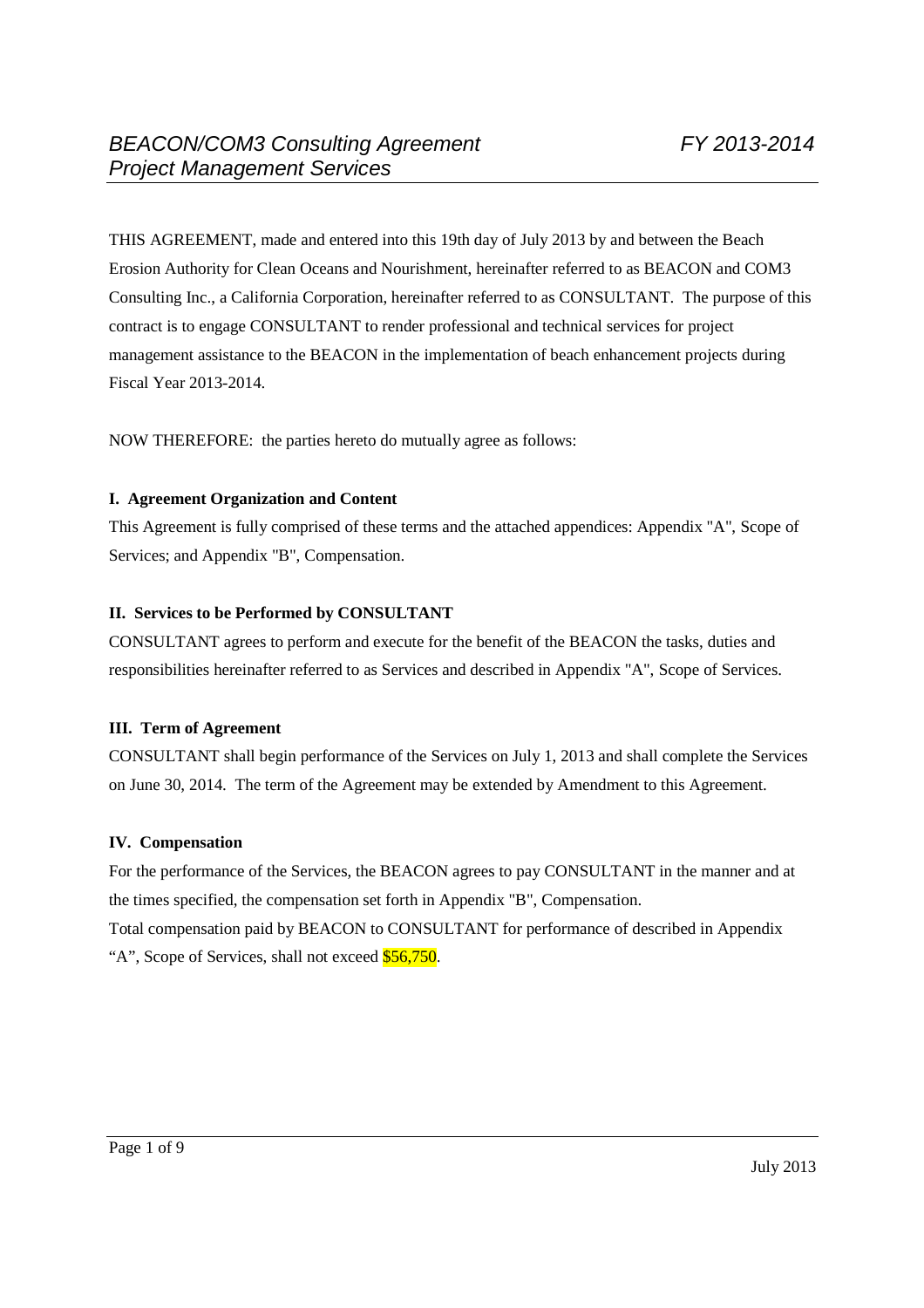## **V. Assignment and Subcontracting**

None of the services covered by this Agreement shall be assigned or subcontracted by CONSULTANT without the prior written approval of the BEACON.

## **VI. Changes to Agreement**

No alteration or deviation of the terms of this Agreement shall be valid unless made in writing and signed by the parties. No oral understanding or agreement not incorporated herein, shall be binding on any of the parties.

BEACON may request, at any time, amendments to this Agreement and will notify the CONSULTANT in writing regarding changes. Upon a minimum of ten (10) days notice, the CONSULTANT shall determine the impact on both time and compensation of such changes and notify BEACON in writing. Upon agreement between BEACON and the CONSULTANT as to the extent of these impacts on time and compensation, an amendment to this agreement shall be prepared describing such changes. Such amendment shall be valid effective the date of final written approval by BEACON and the CONSULTANT or as otherwise designated in the amendment.

## **VII. Staffing**

CONSULTANT represents that it employs, or will employ at its own expense, the personnel required to perform the services under this Agreement. CONSULTANT specifies that Gerald Comati shall serve as Project Principal. All technical and professional work will be performed by Gerald Comati unless otherwise agreed to by BEACON. CONSULTANT'S staff assignments shall not be changed without the prior written consent of BEACON.

## **VIII. Termination of Agreement for Convenience**

BEACON may terminate this Agreement at any time by giving notice to the CONSULTANT of such termination, and the effective termination date, at least thirty (30) days before the effective date of such termination. In such event, all finished or unfinished documents and other materials shall, at the option of BEACON, become its property. If this Agreement is terminated by BEACON, as provided herein, the CONSULTANT shall be reimbursed for expenses incurred prior to the termination date and receive fee in accordance with the cost provisions of this Agreement.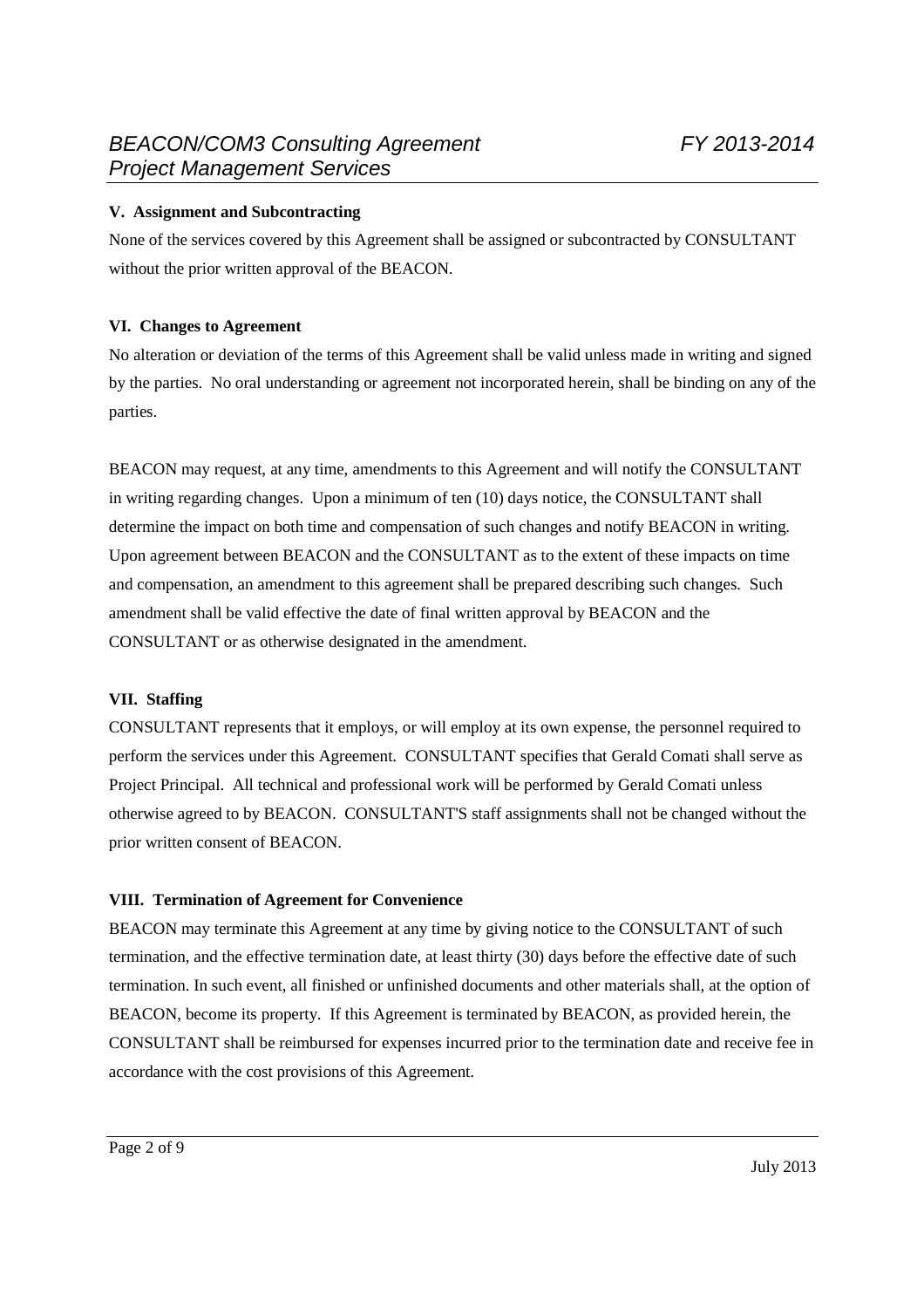## **IX. Termination of Agreement for Cause**

If through any cause the CONSULTANT shall fail to fulfill in timely and proper manner its obligations under this Agreement, or if the CONSULTANT violates any of the covenants, terms, or stipulations of this Agreement, BEACON shall thereupon have the right to terminate the Agreement by giving not less than ten (10) days written notice to the CONSULTANT of the intent to terminate and specifying the effective date thereof. BEACON shall provide an opportunity for consultation with the CONSULTANT prior to termination. In such an event, all finished or unfinished documents, data, studies, surveys, drawings, maps, models, photographs, reports and other materials prepared by the CONSULTANT under this Agreement shall, at the option of BEACON, become BEACON'S property, and the CONSULTANT shall be reimbursed for expenses incurred prior to the termination date, without fee, in accordance with the cost provisions of this Agreement.

## **X. Responsibility of CONSULTANT**

All services performed by the CONSULTANT pursuant to this Agreement shall be performed in accordance and full compliance with all applicable federal, state and local statutes, rules and regulations.

CONSULTANT agrees to remedy at its expense any professional services which are deficient because of its failure to perform said services in accordance with the standards imposed by law upon professional consultants performing services of a similar nature. Said deficiencies must be reported in writing to CONSULTANT within thirty (30) days after discovery thereof, but in no event later than one (1) year from the completion of the services.

Notwithstanding the provisions of Term XI, CONSULTANT`S liability to BEACON from any cause or combination of causes arising out of, or in connection with, this Agreement, shall not exceed in the aggregate the total compensation received by CONSULTANT under this Agreement and BEACON releases CONSULTANT from any liability in excess thereof. The foregoing aggregate limitation shall not include CONSULTANT'S responsibilities with respect to indemnities to BEACON under Term XI for personal injury or property damage incurred by third parties.

The release from liability and limitations on liability expressed in this Agreement shall apply even in the event of the fault, negligence, strict liability, or otherwise, of the party released or whose liability is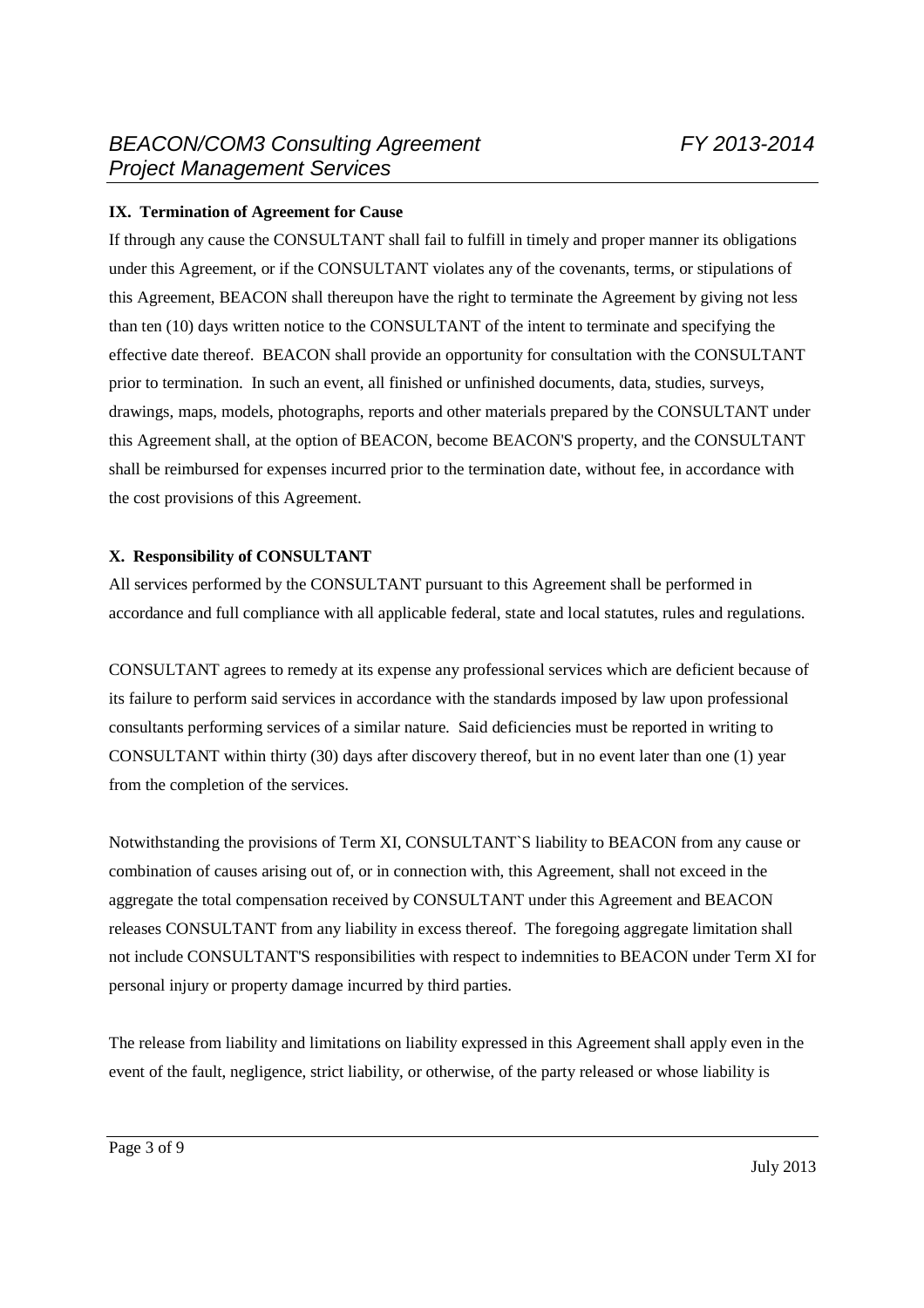limited and shall extend to the related entities of such party and its and their directors, officers and employees.

Under no circumstances shall CONSULTANT be liable to BEACON for any consequential or incidental damages including but not limited to loss of use or loss of revenue.

## **XI. Indemnity**

Each party will hold harmless, indemnify and defend the other party against all claims, demands, suits, judgements, expenses, and costs of any and every kind, insofar as it may legally do so, occurring or resulting from negligent or wrongful acts of the officers, agents, or employees of the indemnifying party in the performance of this Agreement.

## **XII. Insurance**

CONSULTANT shall procure and maintain the following required insurance coverage during the performance of this Agreement:

- A. Workers' Compensation Insurance with an insurance company acceptable to BEACON. Statutory Workers' Compensation and Employer's Liability Insurance, with limits of at least One Million Dollars (\$1,000,000.00) shall cover all employees while performing any work incidental to the performance of this Agreement.
- B. General and Automobile Liability Insurance with insurance company or companies acceptable to BEACON. General Liability Insurance shall include personal injury liability with employee exclusion deleted and shall afford coverage for all premises and operations of the CONSULTANT and/or agents or subcontractors of CONSULTANT. Automobile Liability Insurance shall cover all non-owned motor vehicles, which are operated on behalf of CONSULTANT pursuant to activities hereunder. BEACON, its officers, employees and agents shall be named as additional insured. The limit of liability of said policy or policies for general and automobile liability insurance shall be at least Five Hundred Thousand (\$500,000.00) Dollars per occurrence combined single limit for bodily injury and property damage. Personal injury coverage shall also be in the amount of at least Five Hundred Thousand (\$500,000.00) Dollars per person and aggregate. Said policy or policies shall contain a provision or endorsement that the insurance as is afforded by this policy shall be primary and contributory to the full limits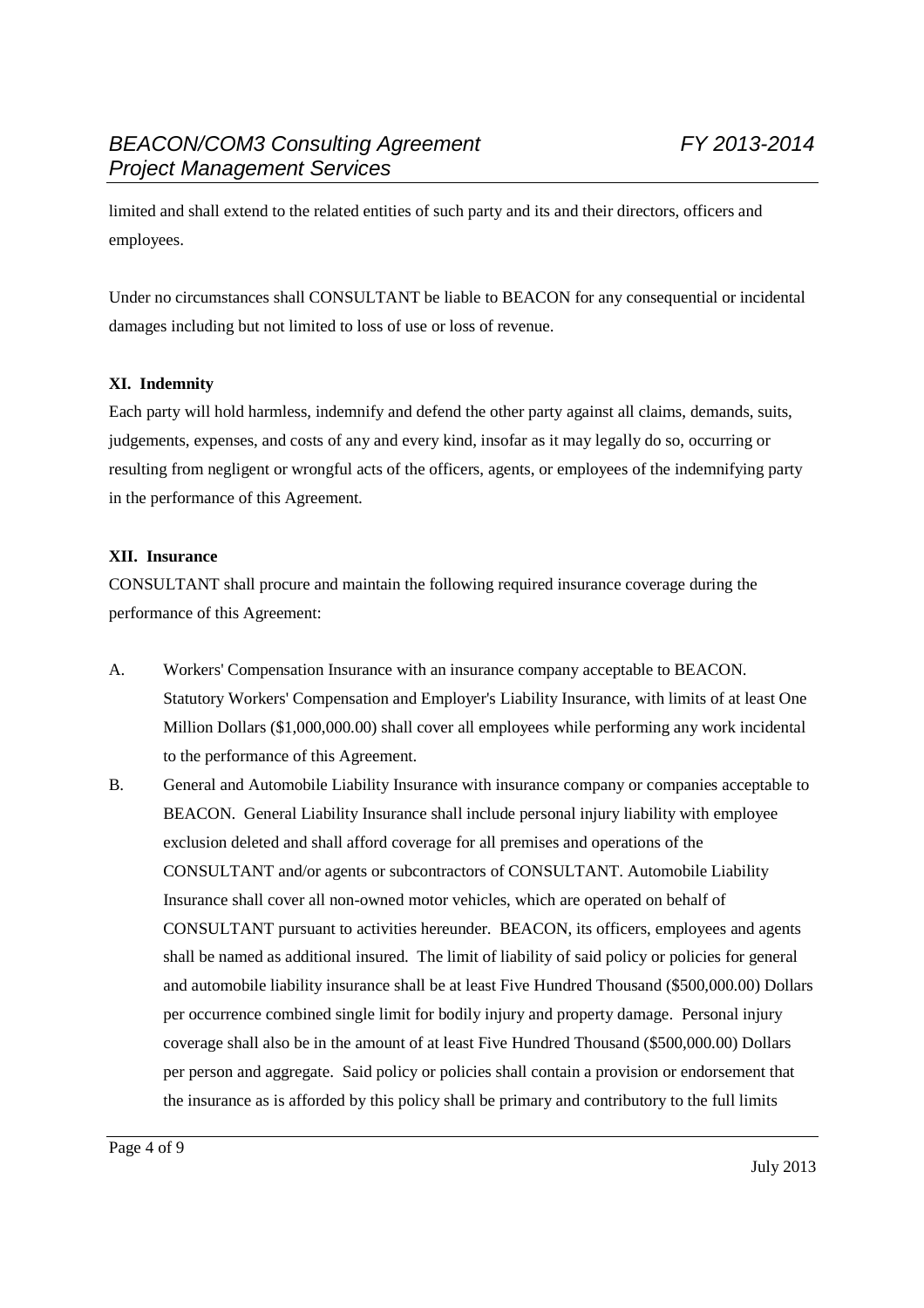stated in the declarations, and if BEACON has other valid and collectible insurance for a loss covered by the policy, that other insurance shall be excess only. Current certificates for required insurance shall be maintained at all times during performance of this Agreement in BEACON office as a condition precedent to payment by BEACON under this Agreement. Failure to comply with the insurance requirements shall place CONSULTANT in default. Upon request by BEACON, CONSULTANT shall provide certified copies of any insurance policies to BEACON within ten (10) working days. The policies of insurance shall provide that no cancellation, major change in coverage, or expiration shall be effective or occur until at least thirty (30) days after receipt of such notice by BEACON.

## **XIII. Force Majeure**

Neither party hereto shall be considered in default in the performance of its obligations hereunder, except the payment of money, to the extent that the performance of any such obligation is prevented or delayed by any cause existing or future, which is beyond the reasonable control of the affected party, or by a strike, lockout or other labor difficulty, the settlement of which shall be within the sole discretion of the party involved. BEACON shall retain the right to terminate this Agreement if completion of services by CONSULTANT is delayed more than thirty (30) days due to any such cause.

## **XIV. Equal Employment Opportunity and Nondiscrimination**

CONSULTANT shall comply with Title VI of the Civil Rights Act of 1964, as amended, and with the provisions contained in 49 CFR 21 through Appendix C and 23 CFR 710.405(b). During the performance of this Agreement, the CONSULTANT, for itself, its assignees and successors in interest, agrees as follows:

- A. Compliance with Regulations: The CONSULTANT shall comply with the regulations relative to nondiscrimination in federally- assisted programs of the Department of Transportation (hereinafter, "DOT") Title 49, Code of Federal Regulations, Part 21, as they may be amended from time to time (hereinafter referred to as the Regulations), which are herein incorporated by reference and made a part of this contract.
- B. Nondiscrimination: The CONSULTANT, with regard to the work performed by it during the agreement, shall not discriminate on the grounds of race, religion, color, sex, age, national origin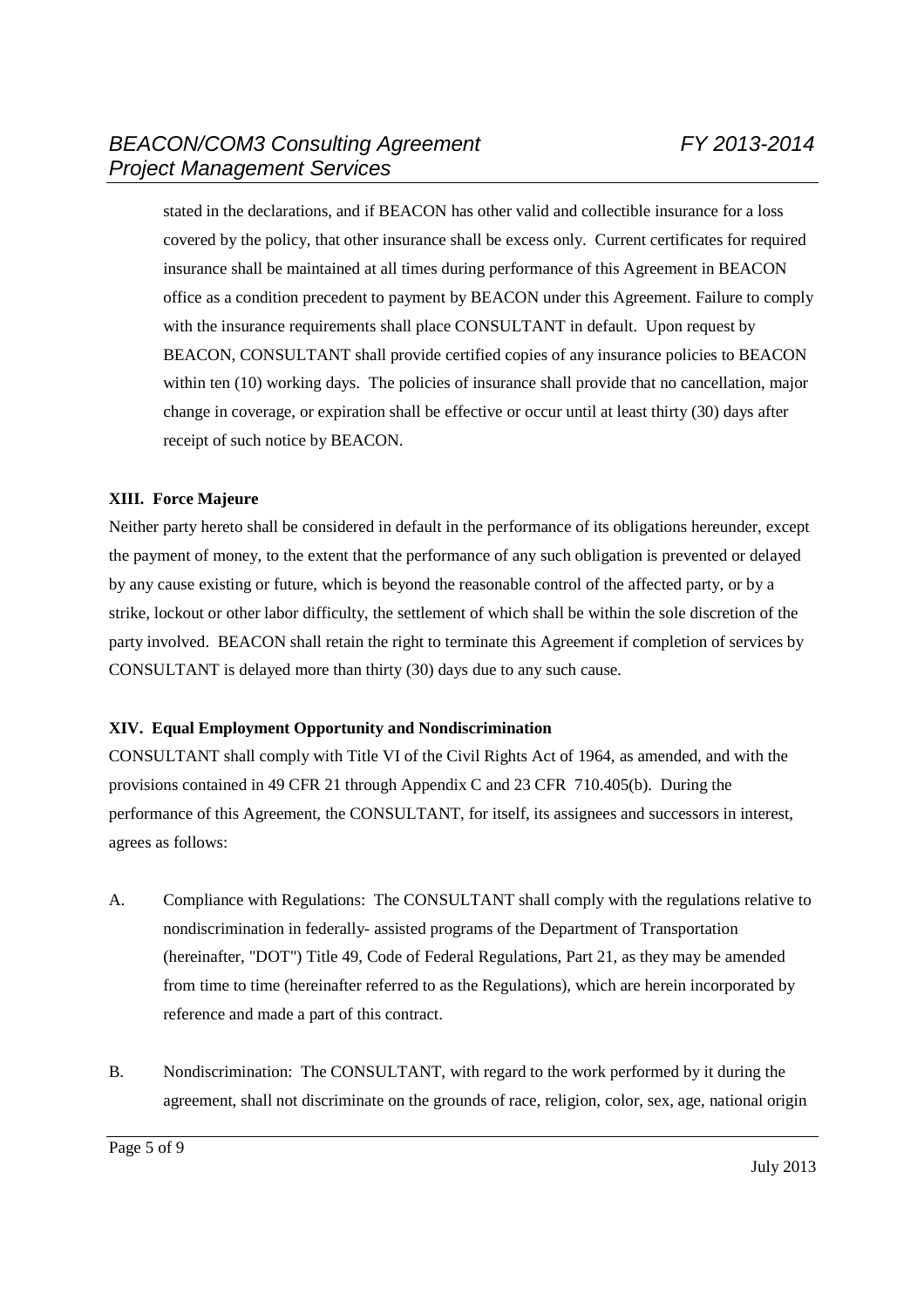or physical handicap in the selection or retention of subcontractors, including procurement of materials and leases of equipment. The CONSULTANT shall not participate either directly or indirectly in the discrimination prohibited by Section 21.5 of the Regulations, including employment practices when the contract covers a program set forth in Appendix B of the regulations.

- C. Solicitations for Subcontractors, including Procurement of Materials and Equipment: In all solicitations either by competitive bidding or negotiations made by the CONSULTANT for work to be performed under subcontract, including procurement of materials or leases of equipment, each potential subcontractor or supplier shall be notified by the CONSULTANT of the CONSULTANT'S obligations under this Agreement, and the Regulations relative to nondiscrimination on the grounds of race, religion, color, sex, age, national origin, or physical handicap.
- D. Information and Reports: The CONSULTANT shall provide all information and reports required by the Regulations or directives issued pursuant thereto, and shall permit access to its books, records, accounts, other sources of information, and its facilities as may be determined by BEACON to be pertinent to ascertain compliance with such Regulations, orders and instructions. Where any information required of a CONSULTANT is in the exclusive possession of another who fails or refuses to furnish this information, the CONSULTANT shall so certify to BEACON, and shall set forth what efforts it has made to obtain the information.
- E. Sanctions for Noncompliance: In the event of the CONSULTANT'S noncompliance with the nondiscrimination provisions of this Agreement, BEACON shall impose such contract sanctions as it may determine to be appropriate, including, but not limited to:
	- l. Withholding of payments to the CONSULTANT under this Agreement until the CONSULTANT complies, and/or
	- 2. Cancellation, termination or suspension of the Agreement in whole or in part.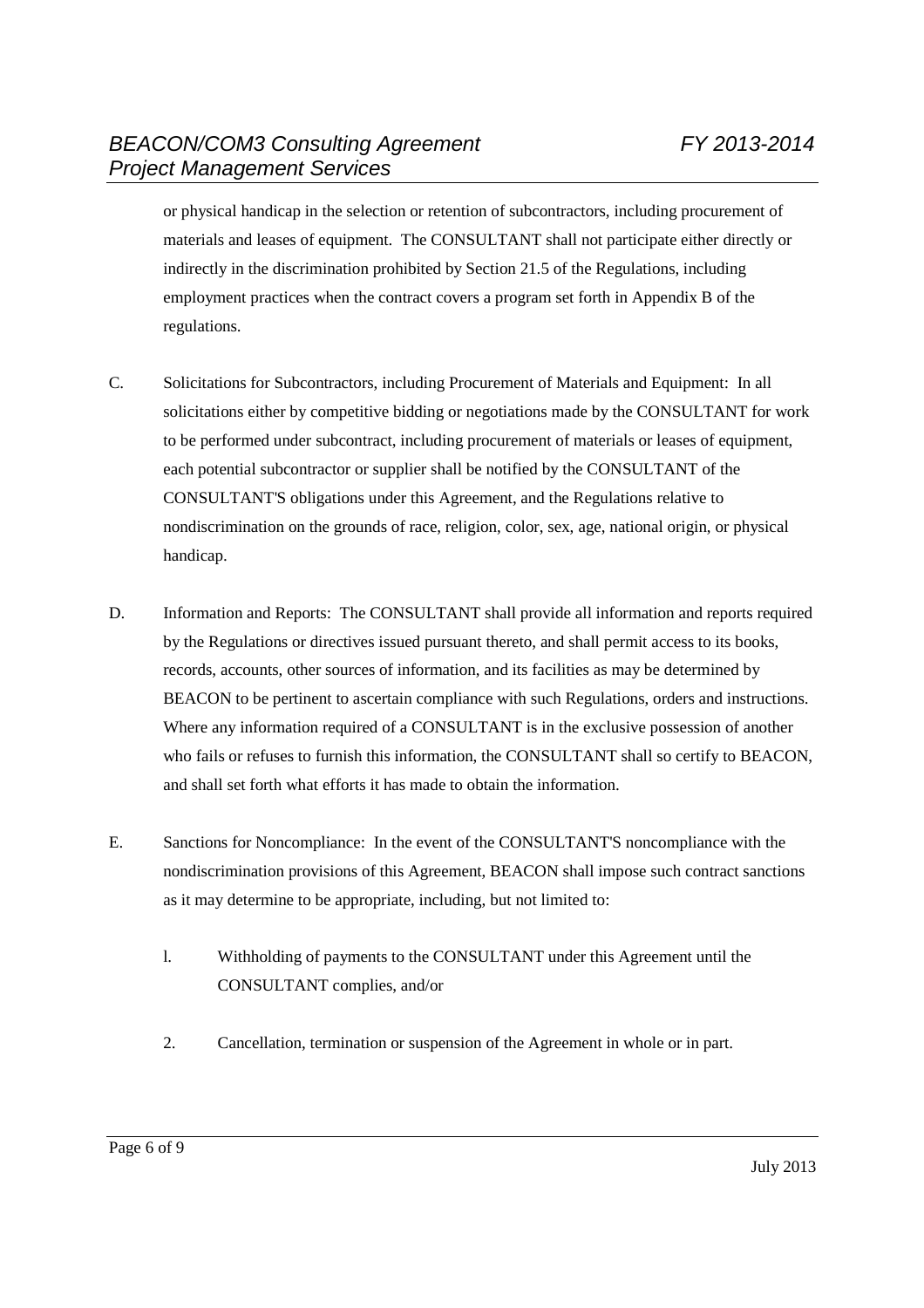F. Incorporation of Provisions: The CONSULTANT shall include the provisions of Paragraphs (A) through (F) of this Agreement term in every subcontract, including procurement of materials and leases of equipment, unless exempt from the regulations, or directives issued pursuant thereto. The CONSULTANT shall take such action with respect to any subcontract or procurement as BEACON may direct as a means of enforcing such provisions including sanctions for noncompliance. However, in the event the CONSULTANT becomes involved in, or is threatened with, litigation with a subcontractor or supplier as a result of such direction, the CONSULTANT may request BEACON to enter into such litigation to protect the interests of BEACON, and in addition, the CONSULTANT may request the United States to enter into such litigation to protect the interests of the United States.

## **XV. Audits**

CONSULTANT shall maintain books, accounts and records of its recoverable costs in accordance with generally accepted accounting principles and practices. For the duration of the Agreement, and for a period of three (3) years thereafter, BEACON and its representatives shall have the right to examine during CONSULTANT`S normal business hours these books, accounts, records and other relevant information to the extent required to verify the costs incurred hereunder where such costs are the basis for billings under this Agreement.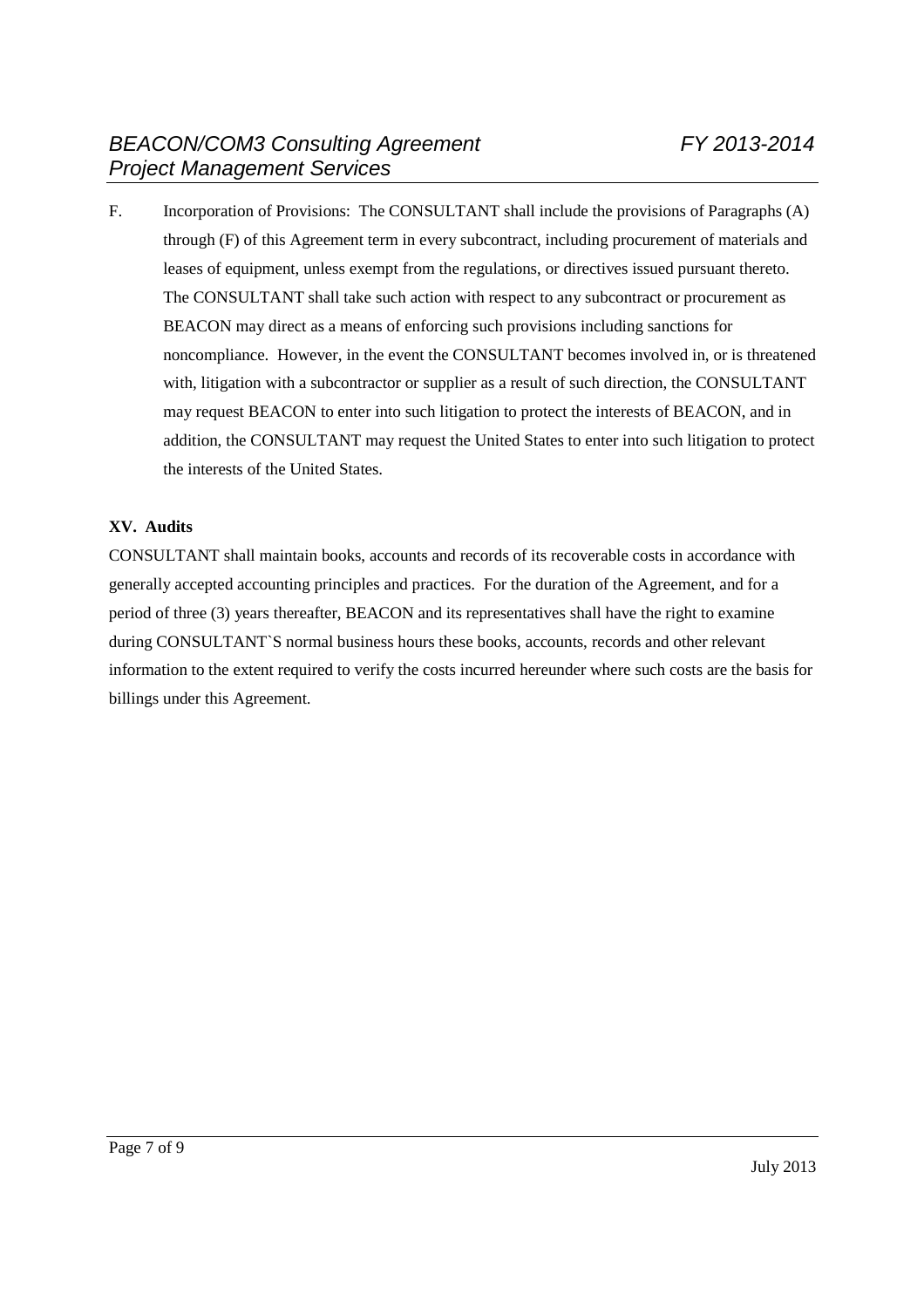## **XVI. Notices**

Any notice or notices required or permitted to be given pursuant to this Agreement shall be given to the following:

| To BEACON:     | Beach Erosion Authority for Clean Oceans and Nourishment |
|----------------|----------------------------------------------------------|
|                | 501 Poli St.                                             |
|                | P.O. Box 99                                              |
|                | Ventura, CA 93001                                        |
|                | Attn: Brian Brennan, Executive Director                  |
|                |                                                          |
| To CONSULTANT: | COM <sub>3</sub> Consulting Inc.                         |
|                | 206 East Victoria Street                                 |
|                | Santa Barbara, CA 93101                                  |
|                | Attn: Gerald Comati P.E., President                      |
|                | Tax ID No: 77-0543593                                    |

## **XVII. Severability**

In the event that any of the provisions, or portions or applications thereof of this Agreement are held to be unenforceable or invalid by any court of competent jurisdiction, BEACON and CONSULTANT shall negotiate an equitable adjustment in the provisions of this Agreement, and the validity and enforceability of the remaining provisions or portions or applications thereof shall not be affected thereby.

## **XVIII. Ownership of Drawings and Data**

All reports and other data developed by CONSULTANT shall become the property of BEACON when prepared, whether delivered to BEACON or not.

## **XVIV. Fee Retention**

BEACON reserves the right to retain ten percent (10%) of that portion of compensation invoiced to BEACON by CONSULTANT that is to be reimbursed through a grant awarded to BEACON. Any retention withheld by BEACON will be released to CONSULTANT upon release of grant funding by the Grant source.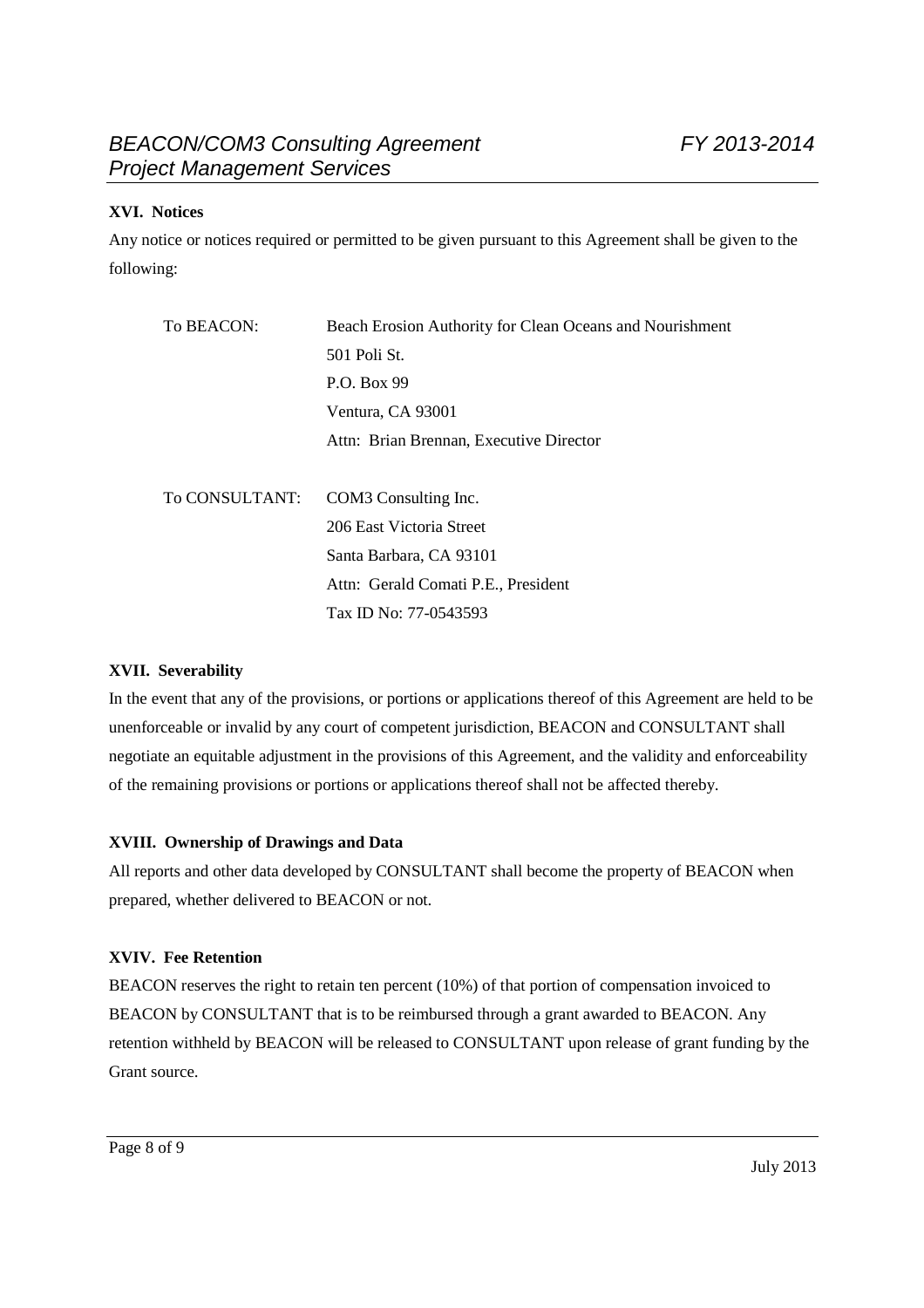## IN WITNESS WHEREOF, BEACON and the CONSULTANT have executed this agreement.

## CONSULTANT BEACON

| By:     |                                 | By:     |                                    |
|---------|---------------------------------|---------|------------------------------------|
| Name:   | Gerald Comati                   | Name:   |                                    |
| Title:  | President, COM3 Consulting Inc. | Title:  | Chair, BEACON                      |
| Date:   |                                 | Date:   |                                    |
| Attest: |                                 | Attest: |                                    |
| By:     |                                 | By:     |                                    |
| Name:   | Janean Comati                   | Name:   | Brian Brennan                      |
| Title:  | Secretary, COM3 Consulting Inc. | Title:  | <b>Executive Director</b>          |
| Date:   |                                 | Date:   |                                    |
|         |                                 |         | Approved as to Form and Procedure: |

County Counsel

By:

Senior Deputy County Counsel, Counsel for BEACON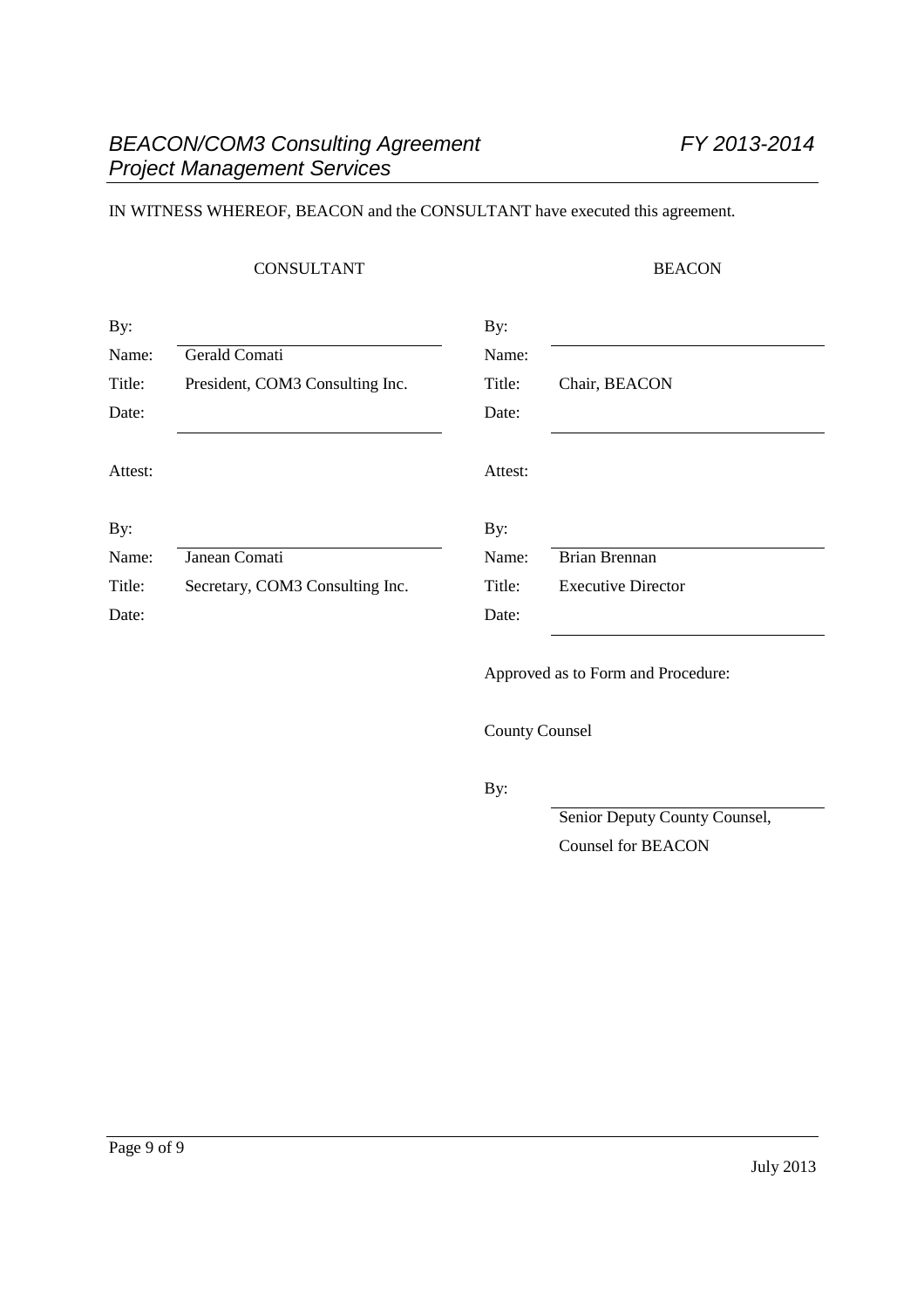#### **1. General/Project Management**

- a. Develop/maintain Project Status Reports for all projects with which BEACON is involved.
- b. Attend project status meetings as necessary.
- c. Report to BEACON Board on status of projects and project issues as required.
- d. Interface with Executive Director as it relates to on-going operations of BEACON.
- e. Interface with BEACON Legal Counsel on BEACON operational and project specific issues as required.
- f. Coordination with other agencies and entities to support beach enhancement opportunities and projects in the region.
- g. Assist Executive Director and other management team members in community out reach efforts for BEACON projects as required.
- h. Coordinate with Funding Agencies as required.

#### **2. Consultant Contracts**

- a. Prepare Consultant Contracts and Amendments.
- b. Review, evaluate and negotiate Consultant cost proposals for new services to BEACON.
- c. Review and comment on contract deliverables prepared by consultants.
- d. Track and monitor progress of consultant work.
- e. Serve as liaison between consultants and BEACON.
- f. Review and track expenditures by consultants.
- g. Prepare approval forms for consultant invoices.

#### **3. Project Cost Estimates**

a. Develop/review capital cost estimates as required.

#### **4. Schedules**

- a. Develop project schedules as necessary.
- b. Maintain and update schedules through life of projects and provide copies to BEACON staff and Board of Directors.

#### **5. Grant Opportunities and Consultant Selection**

- a. In coordination with BEACON Executive Director and Technical Advisor prepare grant applications for new work as opportunities present themselves.
- b. Prepare Requests for Proposals (RFP) as required and coordinate Consultant selection process.

#### **6. Budget**

- a. In coordination with Auditor Controller track and maintain BEACON budgets and grant funding.
- b. In coordination with Auditor Controller develop annual budget.
- c. Review claims against grants prepared by Auditor Controller.
- d. Prepare invoice approval forms for all contractor invoices.

#### **7. Specific Project Involvement**

- a. Finalize BEACON's CRSMP Strategic Plan and oversee any Amendments to the CRSMP.
- b. Support Federal funding opportunities for Oil Piers Artificial Reef Project.
- c. Support USCOE regarding delivery of the Oil Piers Artificial Reef Project, including public outreach.
- d. Secure permit amendments/extensions for the South Central Coastal Beach Enhancement Project (SCCBEP).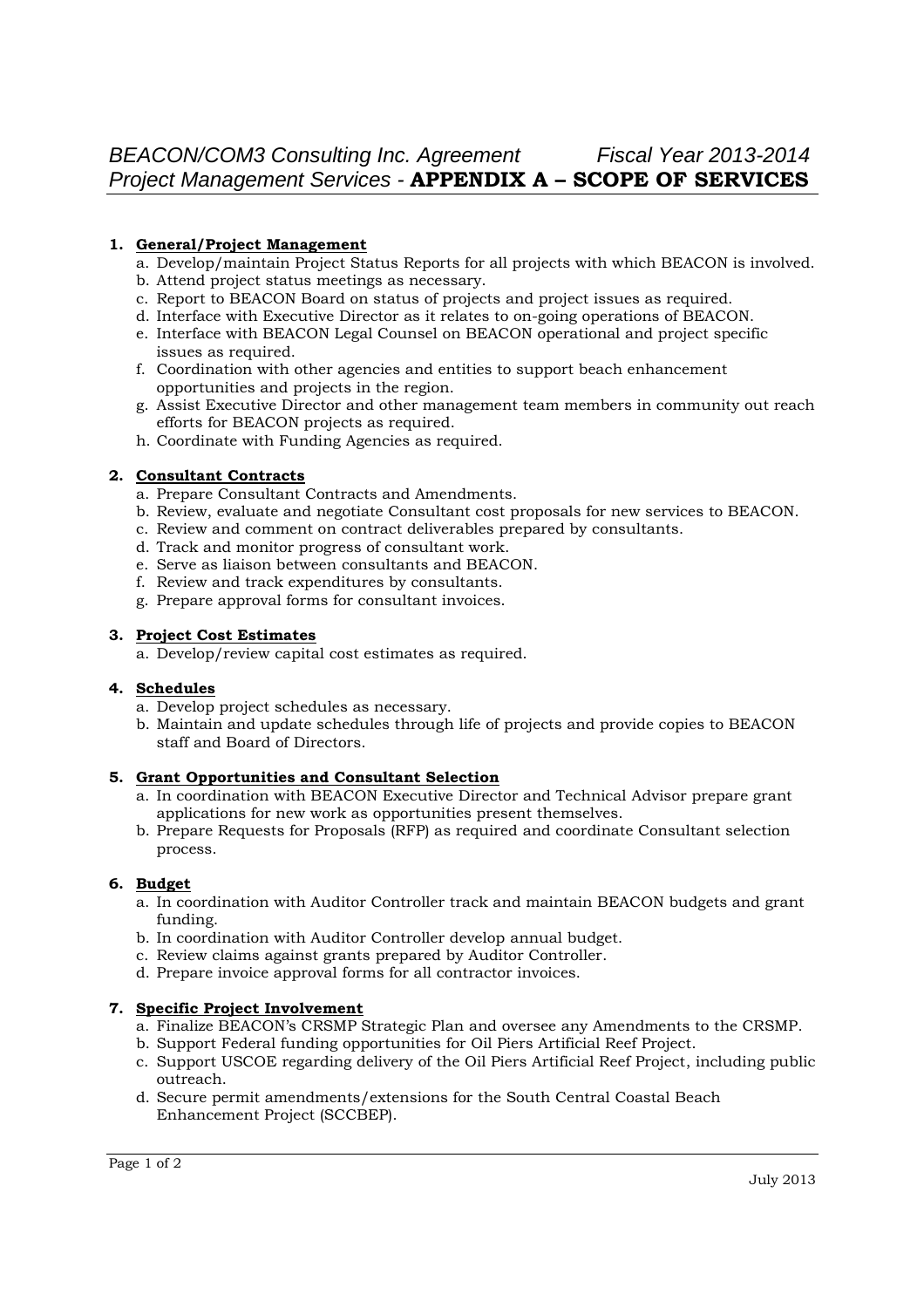# *BEACON/COM3 Consulting Inc. Agreement Fiscal Year 2013-2014 Project Management Services -* **APPENDIX A – SCOPE OF SERVICES**

- e. Continue development and permitting approval for the Goleta Bay Kelp Anchor Demonstration Project.
- f. Pursue funding opportunities for installation of the Kelp Anchor Demonstration Project.
- g. Continue work on the inclusion of a California Regional Sediment Management Federal Authority Project in WRDA 2013.
- h. Continue to support the Goleta Beach 2.0 Project.
- i. Continue dialogue and planning with Caltrans District 7 for potential BEACON coastal access maintenance program along Route 101 in northern Ventura County.
- j. Provide support as needed to other local agencies towards the implementation of Singleuse bag ban ordinances.
- k. Pursue funding and implementation of the Rincon Parkway Nourishment project.
- l. Pursue development of other BEACON projects.

#### **PROJECT SCHEDULE**

COM3 Consulting agrees to start the scope of services described above by July 1, 2013 and complete the scope by June 30, 2014.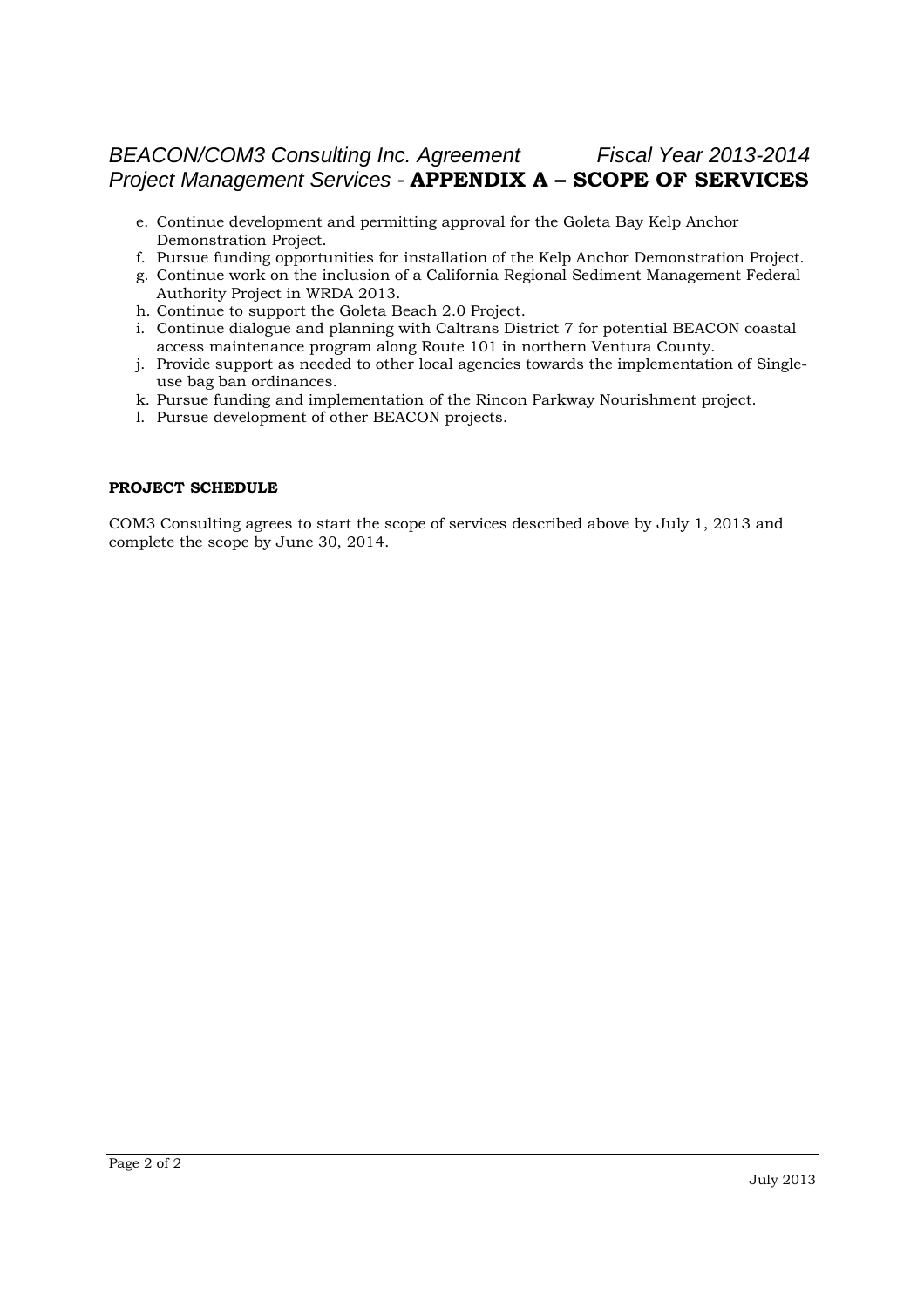# **APPENDIX B - COMPENSATION**

# **COM3 Consulting Contract with BEACON for Project Management Services**

**Labor**

|      |         | All In                  | Labor   |          | Total |
|------|---------|-------------------------|---------|----------|-------|
| Name | Project | Labor Rate Hrs<br>\$/hr | ጦ<br>۱D | Expenses | Cost  |

| Gerald<br>Comati | Overhead | 125 | 359    | 44,875 | 125    | 45,000 |
|------------------|----------|-----|--------|--------|--------|--------|
| Total Labor      |          |     | 44,875 | 125    | 45,000 |        |

| \$45,000<br>Total Contract |  |
|----------------------------|--|
|                            |  |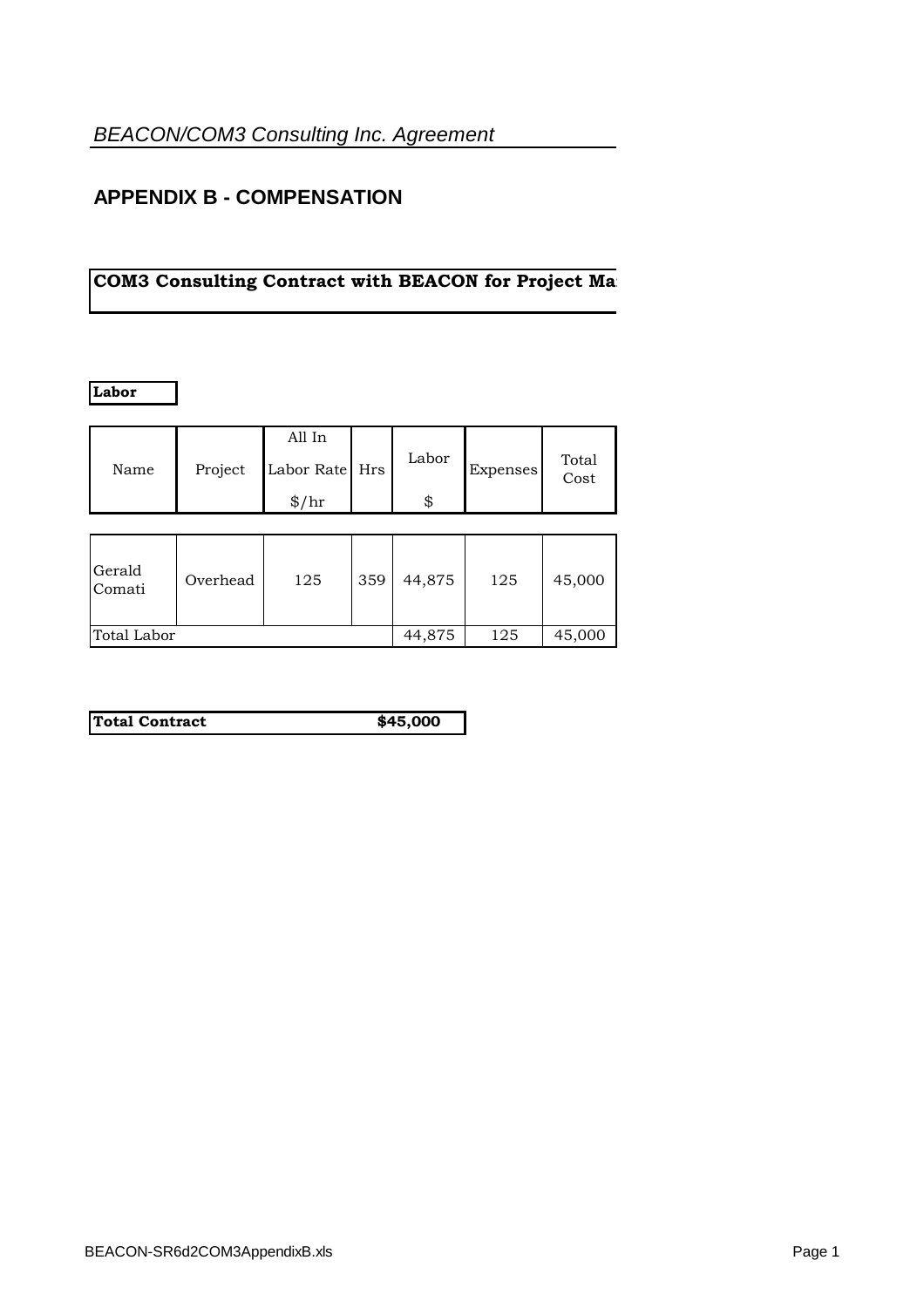# *Fiscal Year 2013/2014*

**July 19, 2013**

**COM3** Consulting Consulting Consulting Constant Management Services and Project Management Services and Project Management Services and Project Management Services and Project Management Services and Project Management Se

Comments

Expenses includes all costs related to travel with car mileage reimbursement is assumed at 0.55 \$/mile.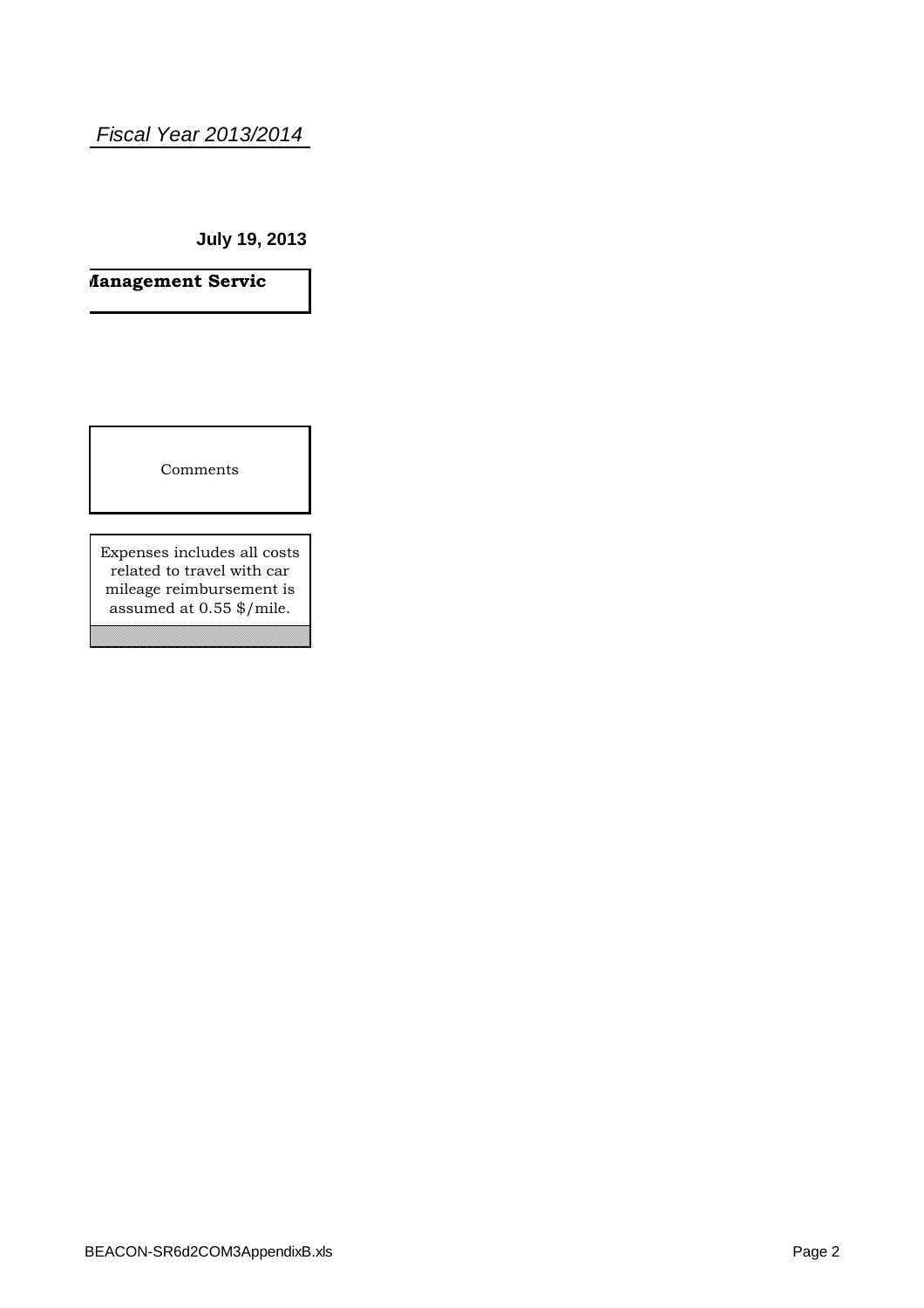## **STAFF REPORT**

To: BEACON Board of Directors From: Technical Advisor Date 7/10/13

**Subject**: Beach Ecology Valuation Study of Santa Barbara and Ventura County Beaches

Meeting Date: 7/19/13

Agenda Item: 7

#### **ACTION:**

a. Receive and file report

## **DISCUSSION:**

#### **Background**

Beaches are a key attraction for residents and visitors in Santa Barbara and Ventura Counties. Tourism is an important source of revenue to the local economy and people pay a premium to live close to the beach. Coastal development and climate change are putting increasing pressure on sandy beaches, decreasing the area available for recreational beach use and ecological habitat. Policy makers, resource planners and endusers see a growing need to better manage sandy beach resources. While sandy beaches are highly valued for their economic and cultural importance, not as much attention has been given to their ecological value. Today, there is a small but growing body of data that shows sandy beaches to be an important reservoir of biodiversity and a source for important ecosystem benefits. Many of these benefits (e.g. food production, nutrient cycling and waste treatment) are important factors in supporting healthy beaches and public beach use.

Detailed information on sandy beach users' views and perceptions can assist decision makers in crafting better management policies and regulations for sandy beach ecosystems. Currently there is little information linking the behavior of sandy beach users (e.g. choice of beach, choice of recreational activities, spending) with their perceptions and attitudes about beach environmental quality and management. Because environmental conditions and perceptions of these conditions are not always in agreement, testing relationships between perception and reality is a critical step in developing better management practices.

#### **Study**

Dr. Phillip King of San Francisco State University and Aaron McGregor of the California Ocean Science Trust recently carried out a survey study of sandy beach users in the Santa Barbara County and Ventura County area. Funded by the California Department of Boating and Waterways, their effort was designed to test the environmental perceptions of beach users as a first step in understanding beach users' choices of destination



A California Joint Powers Agency

#### **Member Agencies**

City of Carpinteria City of Goleta City of Oxnard City of Port Hueneme City of San Buenaventura City of Santa Barbara County of Santa Barbara County of Ventura

#### **Santa Barbara Address:**

105 East Anapamu, Suite 201 Santa Barbara, CA 93101

#### **Ventura Address:**

501 Poli St. P.O. Box 99 Ventura, CA 93001

#### **Telephone:**

(805) 662-6890

**Facsimile:**

(805) 568-2982

**Email:**

beacon.ca.gov

#### **Internet:**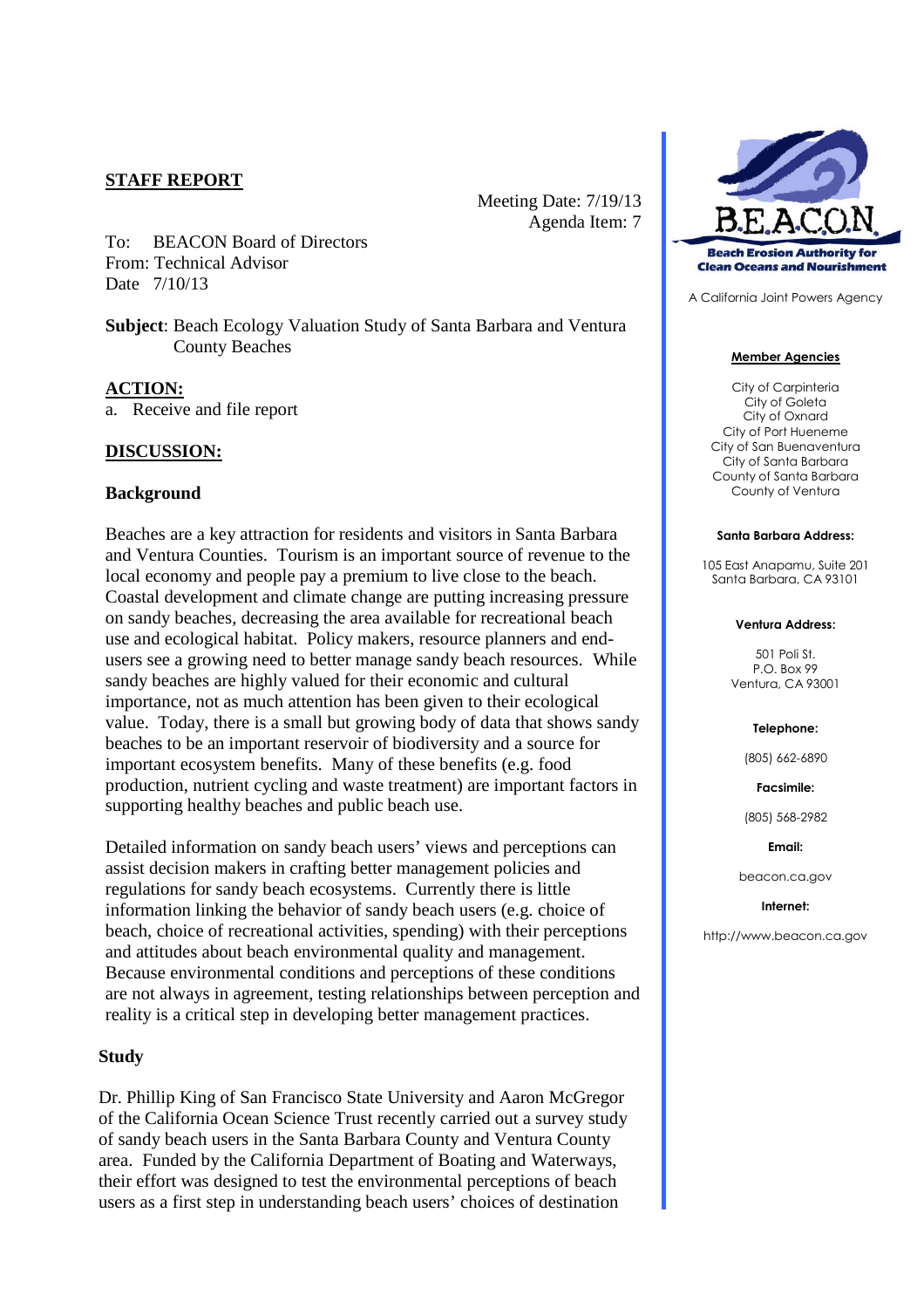## *Beach Ecology Evaluation Study*

Friday, July 19, 2013

**Page 2**

# **FINDINGS:**

Key findings for the average beach user were as follows:

- Access to the beach, water cleanliness, sand cleanliness, beach crowding, and beach size were considered the most important factors when selecting a sandy beach destination. The abundance of shorebirds, other wildlife and vegetation was also considered important.
- The most popular activities were walking and swimming/wading. About  $1/3<sup>rd</sup>$  of the respondents said they participated in viewing shorebirds and other marine life.
- The presence of seawalls, revetments and groins had neither a negative or positive effect on the beach going experience.
- If charged with designing a program for beach cleaning, most respondents would not rake/groom the beach (i.e. remove crustaceans, wrack, shells or dried starfish).
- Stopping beach raking/grooming would not affect the choice of a particular beach as a destination.
- Most respondents did not feel to be well versed in the ecology of the beach (e.g. kelp, shells, shorebirds, invertebrates) and wanted access to more information.
- About 40% of respondents perceived the ecological condition of the beach to be healthy, 25% considered it to be unhealthy, and another 25% were unsure.
- More than 40% of respondents felt measures should be taken to manage the ecology of the beach while another 40% were unsure.
- An overwhelming majority of respondents felt an obligation to protect the ecology of the beach and were willing to pay about \$30/yr more in taxes to do so.
- Nearly half the respondents were out of town visitors who stayed overnight. Of these, about 75% stayed in fee-based facilities (i.e. hotels, beach rentals and camping sites).